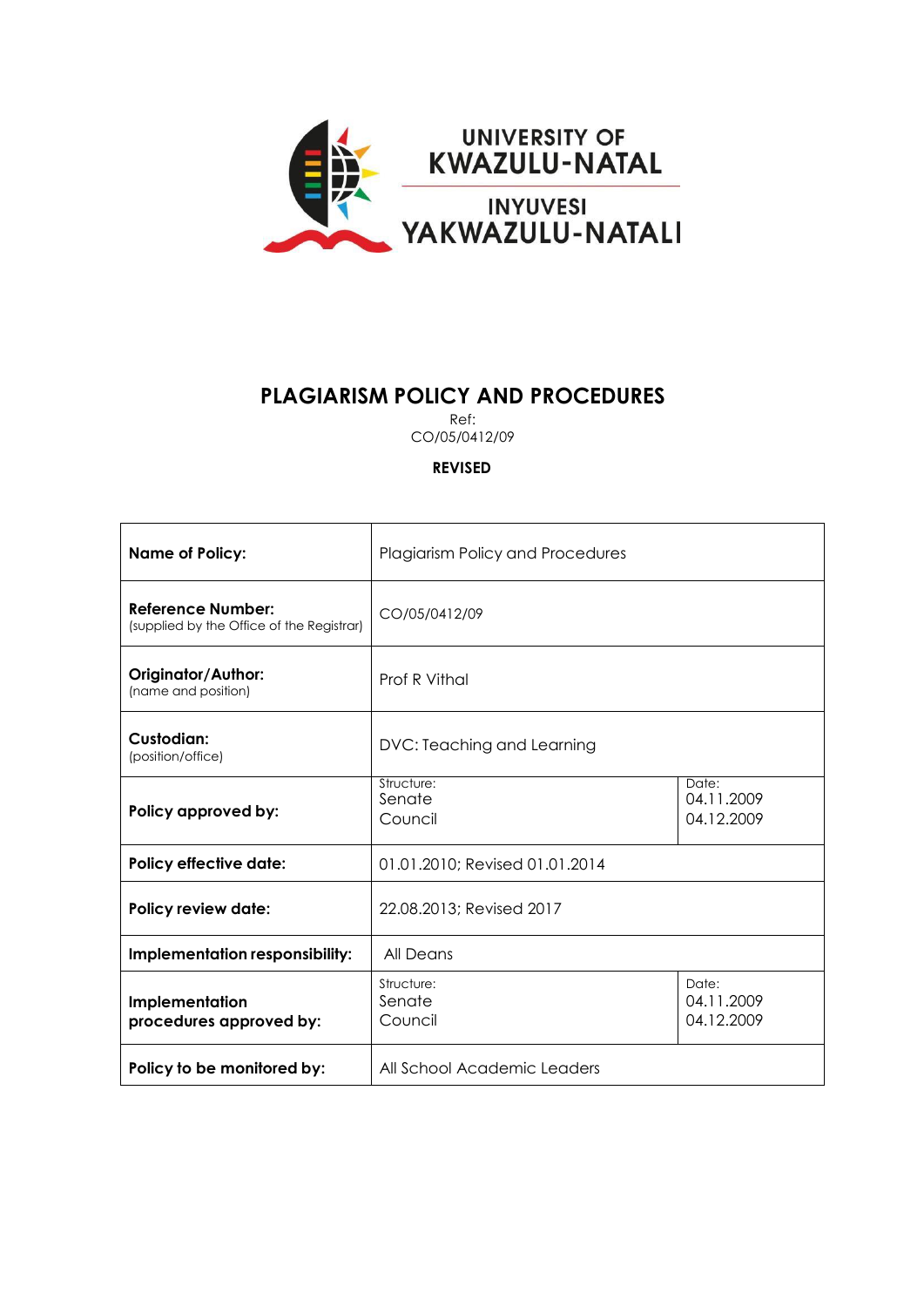## **A: Policy Statement**

### **1. Purpose Statement**

This Policy employs a development and education approach to deter and prevent plagiarism. It also reinforces existing systems, policies, procedures, rules and regulations of UKZN aimed at detecting, reacting to and reducing the occurrence of plagiarism.

This Policy aims to address and provide for:

- 1.1 Prevention of acts of plagiarism through increased awareness and educational opportunities;
- 1.2 Detection and reduction of plagiarism through available and appropriate mechanisms;
- 1.3 Reacting to and reporting of alleged plagiarism to relevant authorities; and
- 1.4 Action on allegations or evidence of plagiarism.

## **2. Underpinning Values and Principles**

- 2.1 The intention and spirit of this policy is to support the promotion of a culture of awareness of plagiarism and to confirm that UKZN fosters a culture of zero tolerance of plagiarism in all its manifestations.
- 2.2 UKZN recognizes the fact that plagiarism on the part of its staff and students seriously jeopardizes the academic integrity of the University. As such, plagiarism is viewed as a serious academic offence that is tantamount to academic fraud and theft and will be treated as such.
- 2.3 UKZN also recognizes that plagiarism inhibits the ability of the University to achieve its vision to the premier University of African scholarship.
- 2.4 Plagiarism, if left unchecked, seriously impacts on: the public perception of UKZN; the strength of relations with external stakeholders, including donors and potential employers of UKZN graduates; staff and student morale; and the reputation and image of UKZN nationally and internationally.
- 2.5 While plagiarism may be viewed as a developmental and education issue for students in early undergraduate years, repeated or plagiarism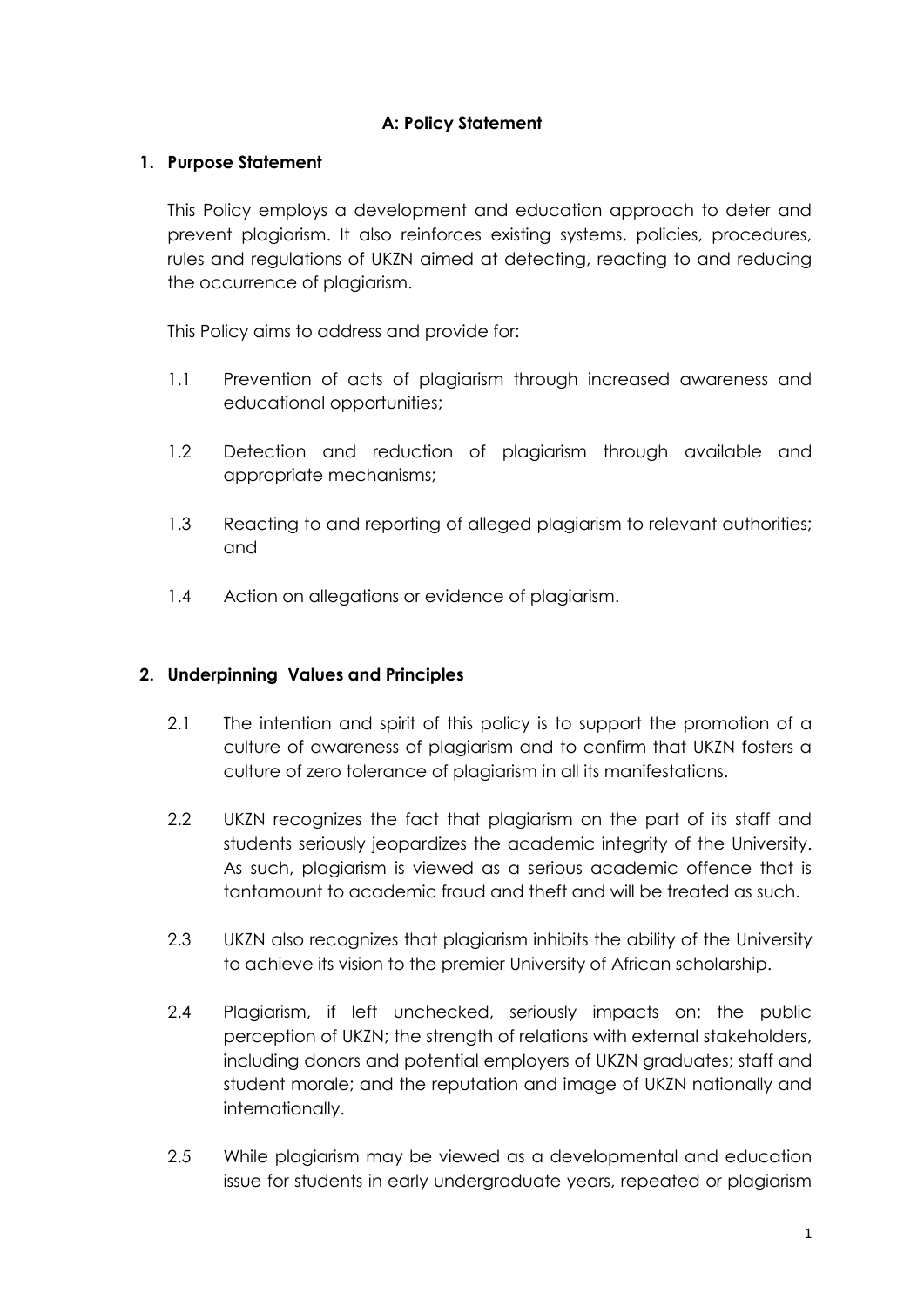committed by more senior and postgraduate students and by staff will be dealt with as a disciplinary offence.

- 2.6 Plagiarism is defined in the act and not necessarily in the intention. However, if it is found to be intentional or deliberate, it will be dealt with more severely.
- 2.7 Plagiarism is ultimately the responsibility of the author(s) of the work (student or staff), and they must ensure that they are adequately informed and act to avoid plagiarism.

## **3. Definition of Terms**

- 3.1 Actions constituting *plagiarism* refer to, but are not limited to:
	- 3.1.1 Presenting the ideas of another as if they are your own;
	- 3.1.2 Representing the words or works of another as they were your own;
	- 3.1.3 Utilisation of the ideas, words or work of another without appropriate acknowledgement;
	- 3.1.4 Actions involving utilisation of printed text, electronic text, images, computer programmes, sound, performance or creative works without appropriate acknowledgement;
	- 3.1.5 Work utilised in the learning process or submitted for publication or assessment without appropriate acknowledgment (work generated during formal test or examination will not require referencing); and
	- 3.1.6 In addition, any infringement of the following will constitute plagiarism:
		- 3.1.6.1 Where members of a group of students are each required to contribute to the creation of work, the work must correctly reflect the individual contributions made. Where a single piece of work is collectively generated, all members of the group carry responsibility for that piece of work;
		- 3.1.6.2 Where a published work contains material previously published, even if written by the same author (which may be referred to as "self-plagiarism"), such previous publication must be properly acknowledged.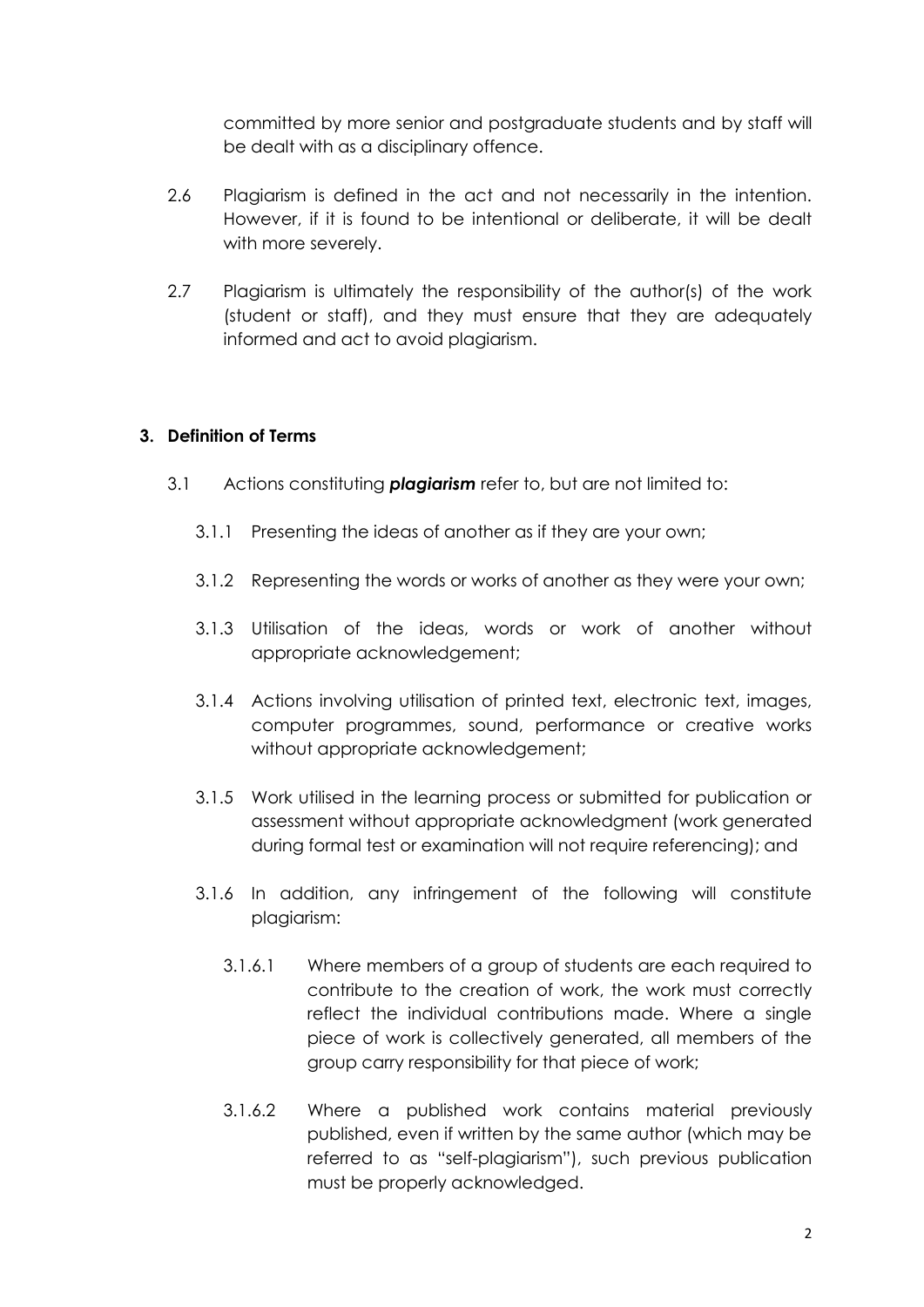- 3.2 The above definition excludes copying and other forms of cheating by a student as set out in the Rules for Student Discipline.
- 3.3 *Staff/Employee* shall mean any person, excluding an independent contractor, who works for the University, who receives or is entitled to receive remuneration, and any other person who in any other manner assists the University in carrying out or conducting the business of the University.
- 3.4 *Academic Managers* refers to line managers at all levels and includes Deputy Vice-Chancellors (DVCs), College Deans of Research (CDR) and Teaching and Learning (CDTL), Deans & Heads of School (DHoS), and within Schools - Academic Leaders: Research (ALR) and Teaching & Learning (ALTL); and Academic Leaders: Cluster (responsible for a single or group of disciplines) (ALC).
- 3.5 *University* refers to the University of KwaZulu-Natal (UKZN).

## **4. Scope of the Policy**

This policy applies to all staff and students of UKZN and its affiliates. This policy must be read in conjunction with the UKZN Policy on Research Ethics (Research Policy V); the Whistle Blowing Policy; Rules for Student Discipline and Staff Conditions of Service (Annexure A: Disciplinary Code).<sup>1</sup>

## **5. The Policy**

**.** 

This policy underscores the importance of prevention measures which will include a broad range aimed at creating awareness and educating the University community regarding plagiarism.

UKZN will not tolerate plagiarism and will apply appropriate prevention and detection controls. The detection controls include the utilisation of independent moderators, external examiners, plagiarism identification software and other checking mechanisms as prescribed in the systems, policies, procedures, rules and regulations of UKZN. Provision is made for reporting of any suspected or actual instances of plagiarism. Allegations of plagiarism will be investigated and, where appropriate, followed up by the application of all or any remedies available to the University.

<sup>1</sup> Procedures for investigation of suspected plagiarism in examined thesis/dissertations (Senate; 6 Aug 2008) and Processes for dealing with alleged plagiarism in a Masters dissertation or Doctoral thesis (Senate 5 Nov 2012) are incorporated in Part B of this revised policy.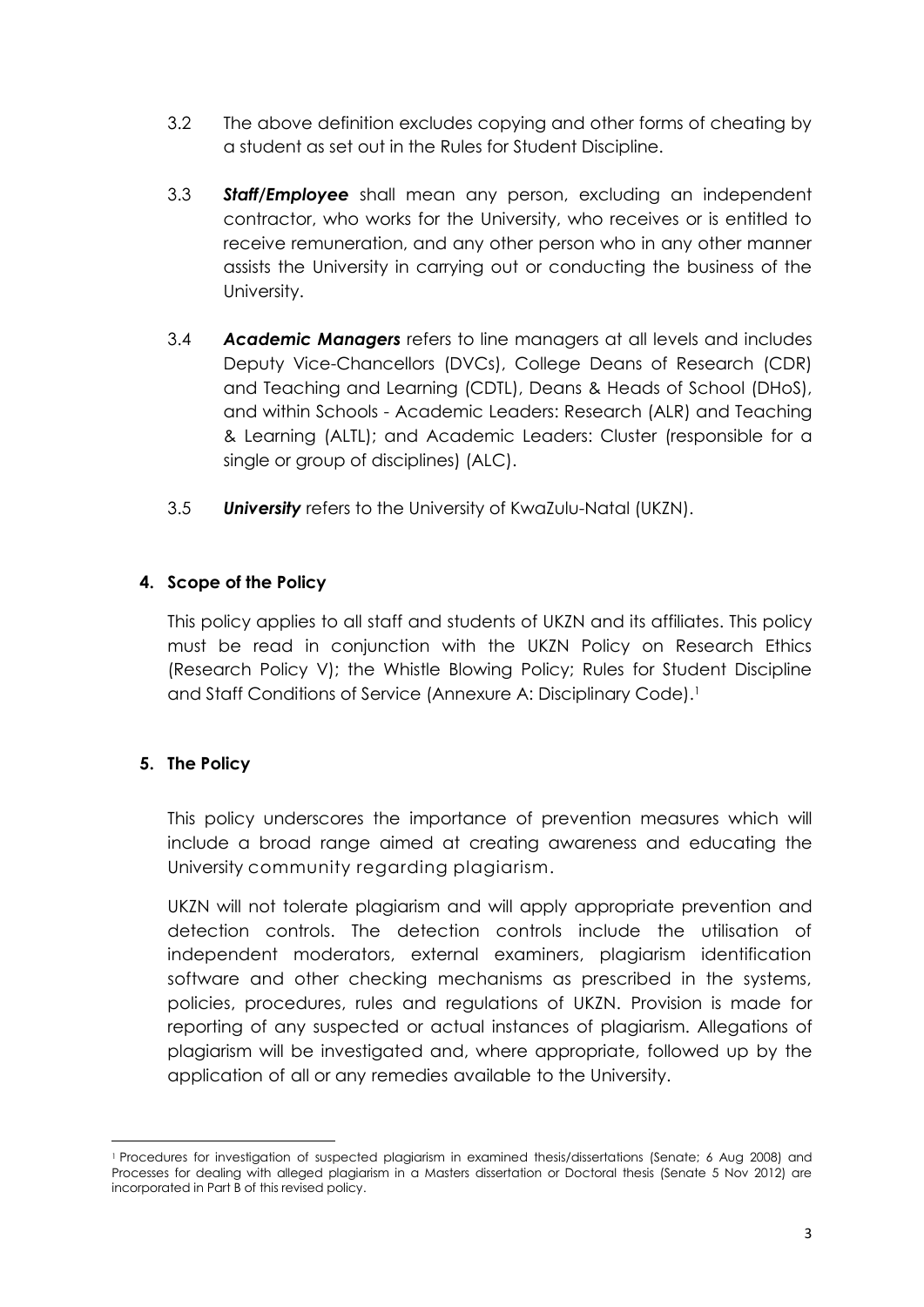All staff within UKZN are responsible for the prevention, detection and, if necessary, for reporting and acting on allegations of plagiarism.

### 5.1 *Prevention of Plagiarism: Education and Awareness*

- 5.1.1 It is the responsibility of all staff and the overall responsibility of the Academic Managers to ensure that all staff and students are made aware of and receive appropriate training and education with regard to this Policy.
- 5.1.2 It is the responsibility of all academics to provide guidance to students to avoid plagiarism and be vigilant in detecting acts of plagiarism.

### 5.2 *Reporting of Plagiarism*

- 5.2.1 It is the responsibility of all staff and students to immediately report allegations of plagiarism to the relevant Academic Managers or university authority.
- 5.2.2 Allegations of plagiarism may be reported anonymously by staff and students as provided for through the Whistle Blowers Policy, which is set up in terms of the Protected Disclosures Act.
- 5.2.3 Members of the public who suspect or have knowledge of plagiarism are encouraged to contact any of the university management or Academic Managers and/or to utilise the mechanism listed in 5.2.2 above.
- 5.3 *Action on Allegations of Plagiarism*
	- 5.3.1 The action taken by UKZN will depend on the nature of the allegation of plagiarism. The matters raised may be referred to:
		- 5.3.1.1 Any Academic Manager for action or further referrals;
		- 5.3.1.2 Forensic investigators for detailed investigation; or
		- 5.3.1.3 Any other relevant external authorities (e.g. professional bodies or South African Police Services)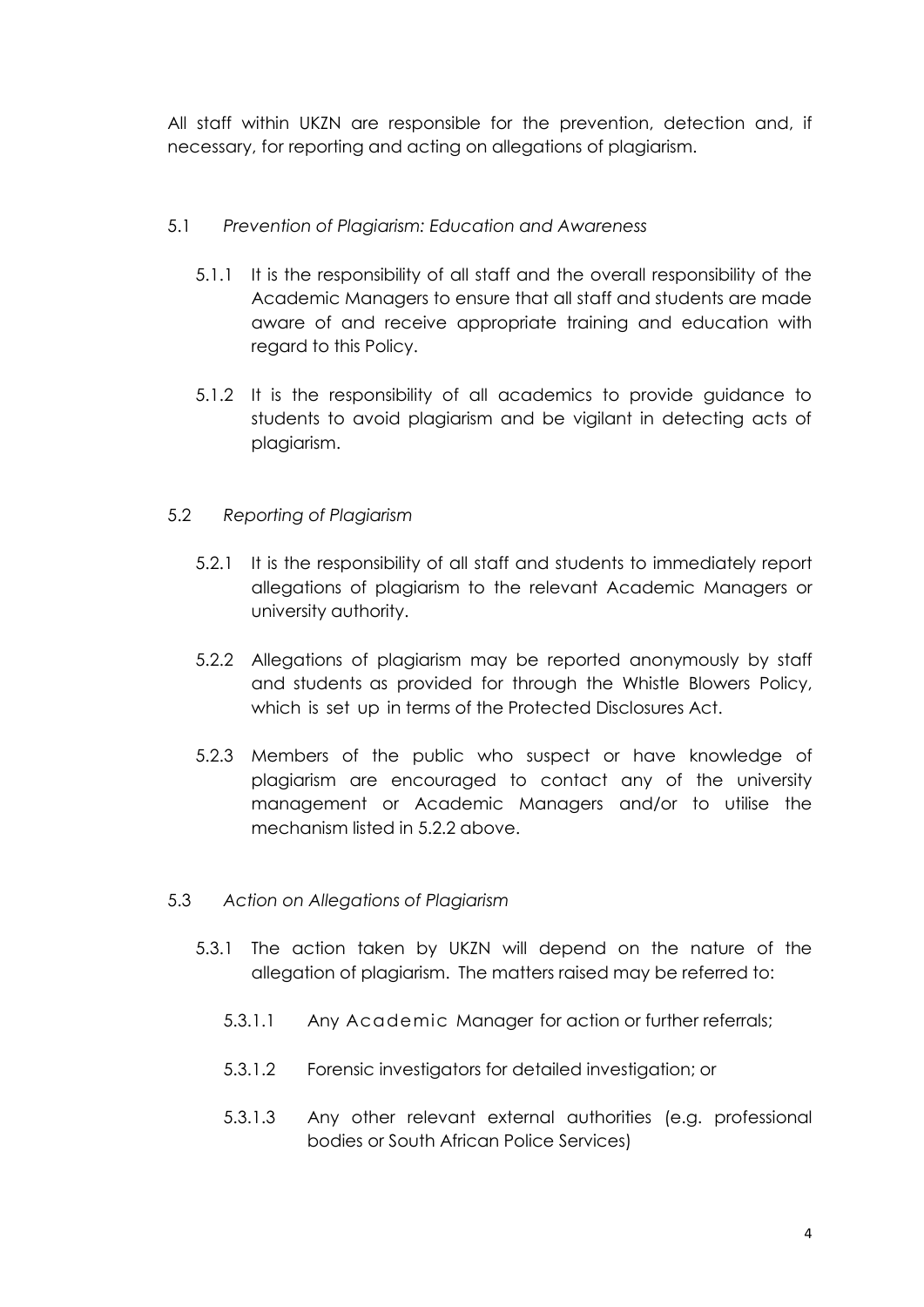- 5.3.2 Any *prima facie* case of plagiarism committed by a staff member or student of UKZN will be thoroughly pursued, including one or more of the following as appropriate:
	- 5.3.2.1 Taking appropriate disciplinary action; and/ or
	- 5.3.2.2 Any other appropriate remedy available (not excluding legal).
- 5.3.3 The Vice-Chancellor may, in accordance with due process, determine whether, in his or her discretion, the staff member should be suspended, pending any disciplinary action. The University regards plagiarism as a dismissible offence.
- 5.3.4 The Registrar may, in accordance with due process, determine whether a student should be suspended, pending any disciplinary action.
- 5.3.5 In all instances where allegations of plagiarism have been confirmed, appropriate sanctions shall be applied.
- 5.3.6 Any person who has reported plagiarism is entitled to an acknowledgement of receipt of the report. UKZN accepts that those, including staff and students, who report alleged plagiarism need to be informed that the matter has been properly addressed; and, subject to legal constraints, information about outcome of any investigation will be disseminated to them on a confidential basis.

#### 5.4 *Protection of Person Reporting Plagiarism*

- 5.4.1 The Whistle Blowing Policy is intended to encourage staff and students to raise concerns relating to specific matters, including plagiarism, without fear of victimisation.
- 5.4.2 No person will suffer any penalty or retribution for reporting in good faith any suspected or actual incident of plagiarism.
- 5.4.3 Where false allegations, made with malicious intent, are discovered, the person who made the allegations will be subjected to disciplinary or other appropriate action.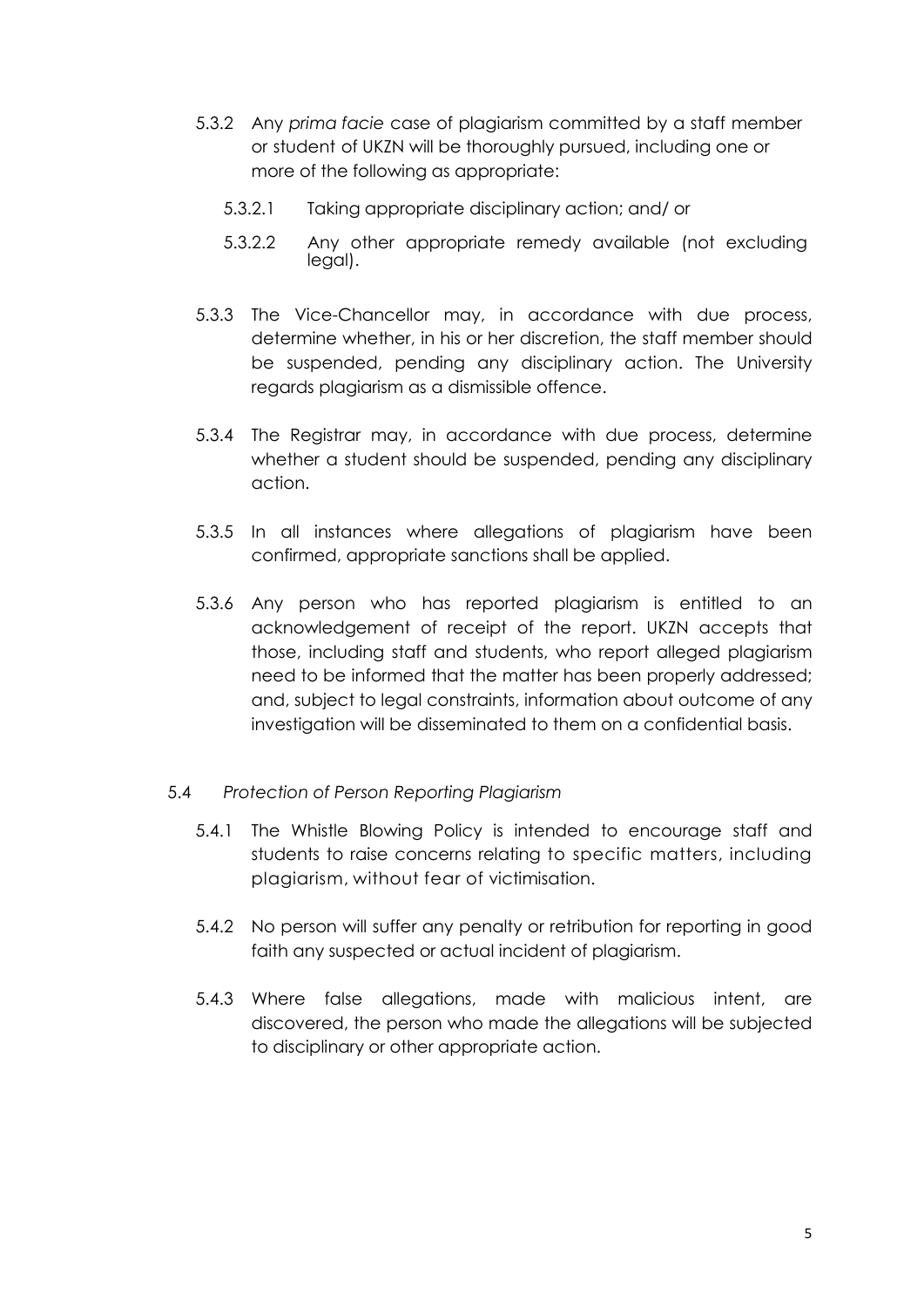## 5.5 *Confidentiality in Reporting*

- 5.5.1 All information relating to alleged plagiarism that is received and investigated will be treated confidentially. The progression of investigations will be handled in a confidential manner and will not be disclosed or discussed with any person(s) other than those who have a legitimate right to such information. This is important to avoid harming the reputations of suspected persons who are subsequently found innocent of wrongful conduct.
- 5.5.2 No person is authorised to supply any information with regard to allegations of plagiarism by an individual to the media without the express permission of the Vice-Chancellor and the knowledge of those accused.

## 5.6 *Publication of Sanctions*

- 5.6.1 Publication of sanctions in respect of students will be dealt with in accordance with the Rules of Student Discipline.
- 5.6.2 The Vice-Chancellor or appropriate DVC will decide, in consultation with the appropriate Academic Manager, whether any information relating to corrective actions taken or sanctions imposed regarding plagiarism should be brought to the direct attention of any person or body, or made public through any means.

## 5.7 *Plagiarism Reports*

- 5.7.1 Annual reports to Senate and Council will be made by:
	- 5.7.1.1 The DVC and Head of College in respect of the plagiarism policy including reports on the nature, number and outcome of cases in their respective Colleges;
	- 5.7.1.2 The Registrar on all cases of plagiarism involving students referred to the Student Discipline Court; and
	- 5.7.1.3 The Executive Director: Human Resources on all plagiarism allegations involving staff.
- 5.7.2 Periodic reports to College and School structures will be made by respective Academic Managers.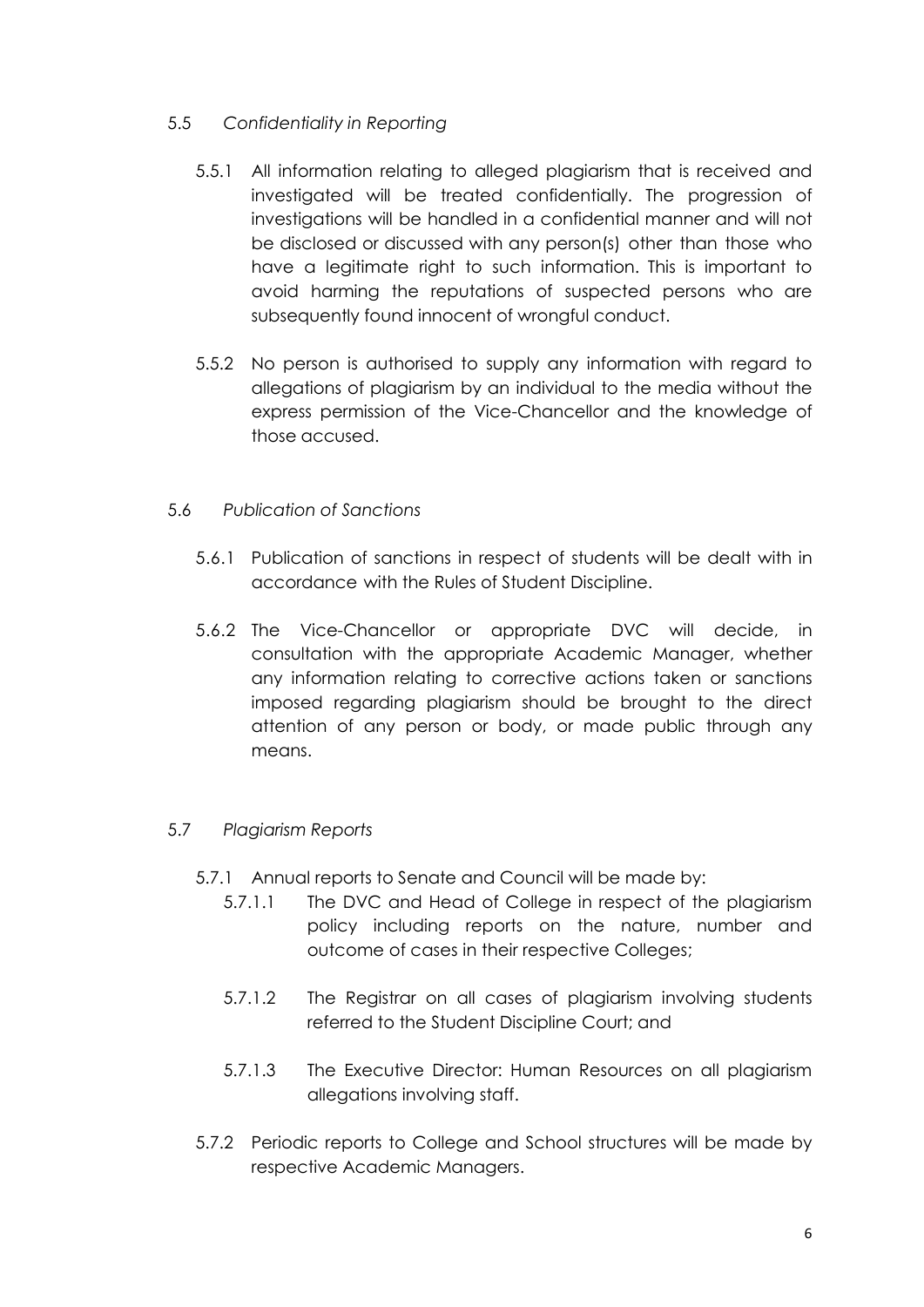### **B: Procedures and Guidelines for Implementation**

#### **1. Colleges and Schools have an obligation on behalf of the University to:**

- 1.1 Publish and disseminate the University policy and procedures on plagiarism to all staff and students;
- 1.2 Provide opportunities for training, dissemination of information and advice to staff and students on how to avoid plagiarism;
- 1.3 Inform all parties of their rights and responsibilities;
- 1.4 Ensure that disciplinary procedures against both staff and students are implemented in a fair and consistent manner;
- 1.5 Use all possible methods of plagiarism identification and detection;
- 1.6 Support the CDR and CDTL to function as a College experts and advisers on plagiarism in their respective portfolios; to receive training and to liaise regularly with the University proctor; to have overall responsibility for managing all matters related to plagiarism in their respective Colleges; and to routinely provide consolidated reports;
- 1.7 Provide administrative support for undertaking procedures related to reporting and taking action on allegations of plagiarism.

#### **2. Prevention of Plagiarism**

Prevention of plagiarism requires attention to opportunities for education and awareness of plagiarism and information about this policy including mechanisms and procedures for detection.

The responsibility for prevention of plagiarism lies with all staff and students at School level, within academic disciplines and during programme delivery.

#### 2.1 *To prevent plagiarism all staff are required to:*

2.1.1 Ensure they have a good working knowledge and understanding of what constitutes plagiarism; and be scrupulous in avoiding plagiarism in their own work, including but not limited to research, publications, teaching materials, policies, etc*.;*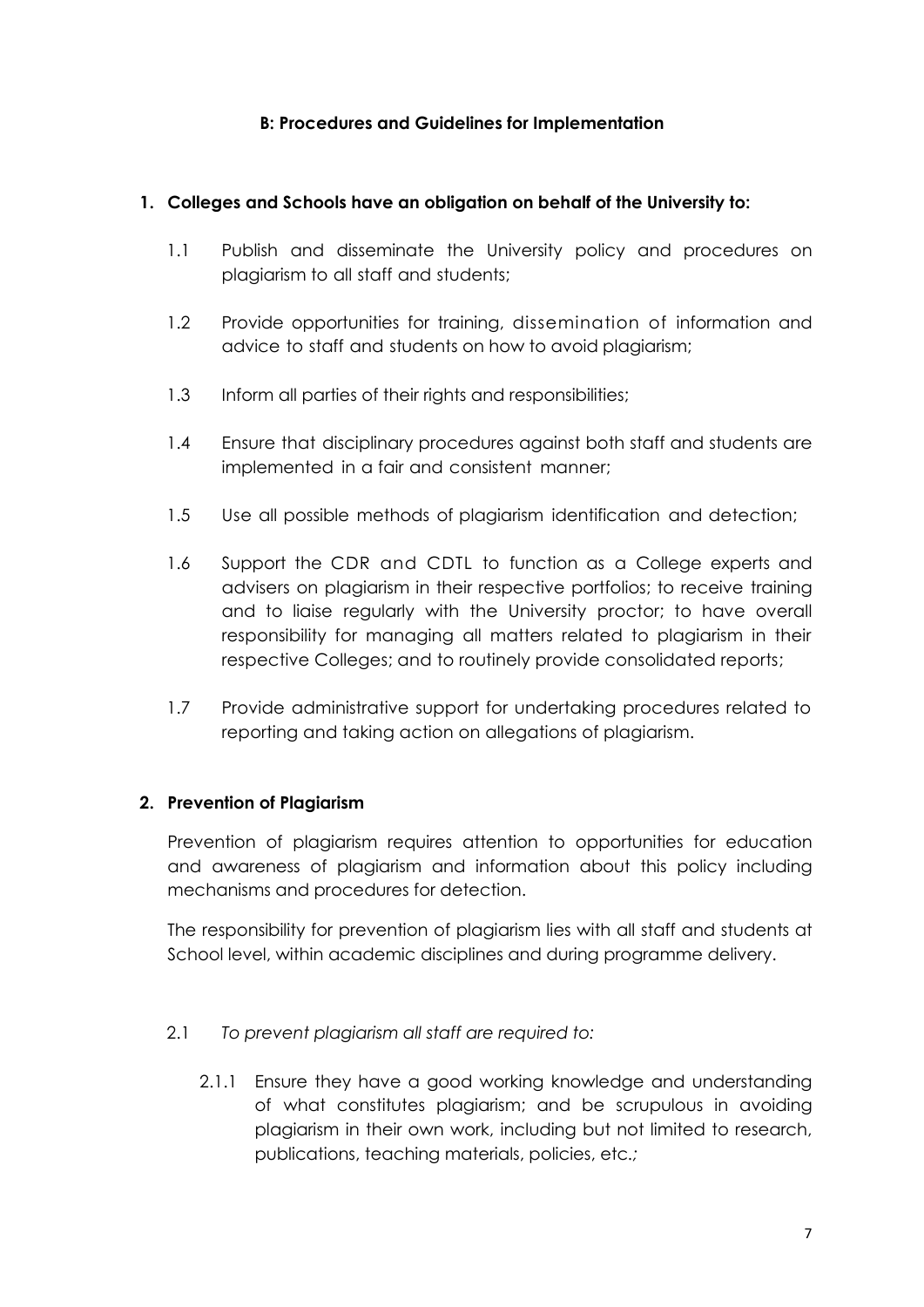- 2.1.2 Know and understand the University policy on plagiarism and be consistent in its application;
- 2.1.3 Provide all students with adequate information and refer them to resources about plagiarism;
- 2.1.4 Provide sufficient opportunities, with structured feedback, for students to gain the necessary knowledge and develop the necessary skills to prevent and avoid plagiarism, especially first-year students (or those new to the University);
- 2.1.5 Pay particular attention to the use of sources and to referencing when supervising and giving feedback to students on drafts of theses/dissertations, research articles or assignments, and alert students to any improper use of sources, or lack of acknowledgement of sources;
- 2.1.6 Ensure that students sign a declaration accompanying all submitted work, including research projects/dissertations/theses; this declaration must state that all work of other parties is clearly referenced and that the student has checked the work, to ensure that there are no instances of plagiarism contained within (A standard University template shall be completed and accompany all research projects/dissertations/theses submitted for examination); and
- 2.1.7 Sign, as supervisors, a declaration, in respect of all dissertations/theses, before submission for examination, confirming reasonable measures have been taken by the supervisor that the dissertation/thesis has been checked for plagiarism.
- 2.2 *To prevent plagiarism School ALTL, ALR and ALC are required to:*
	- 2.2.1 Ensure that all curricula (disciplines, modules and programmes) address issues of plagiarism and contain opportunities for the implementation of actions as stipulated above at all levels of study;
	- 2.2.2 Ensure that the University policy on plagiarism is communicated to all staff and students regularly;
	- 2.2.3 Ensure that staff take up opportunities for education and training in plagiarism, are familiar with, understand and comply with the plagiarism policy and procedures;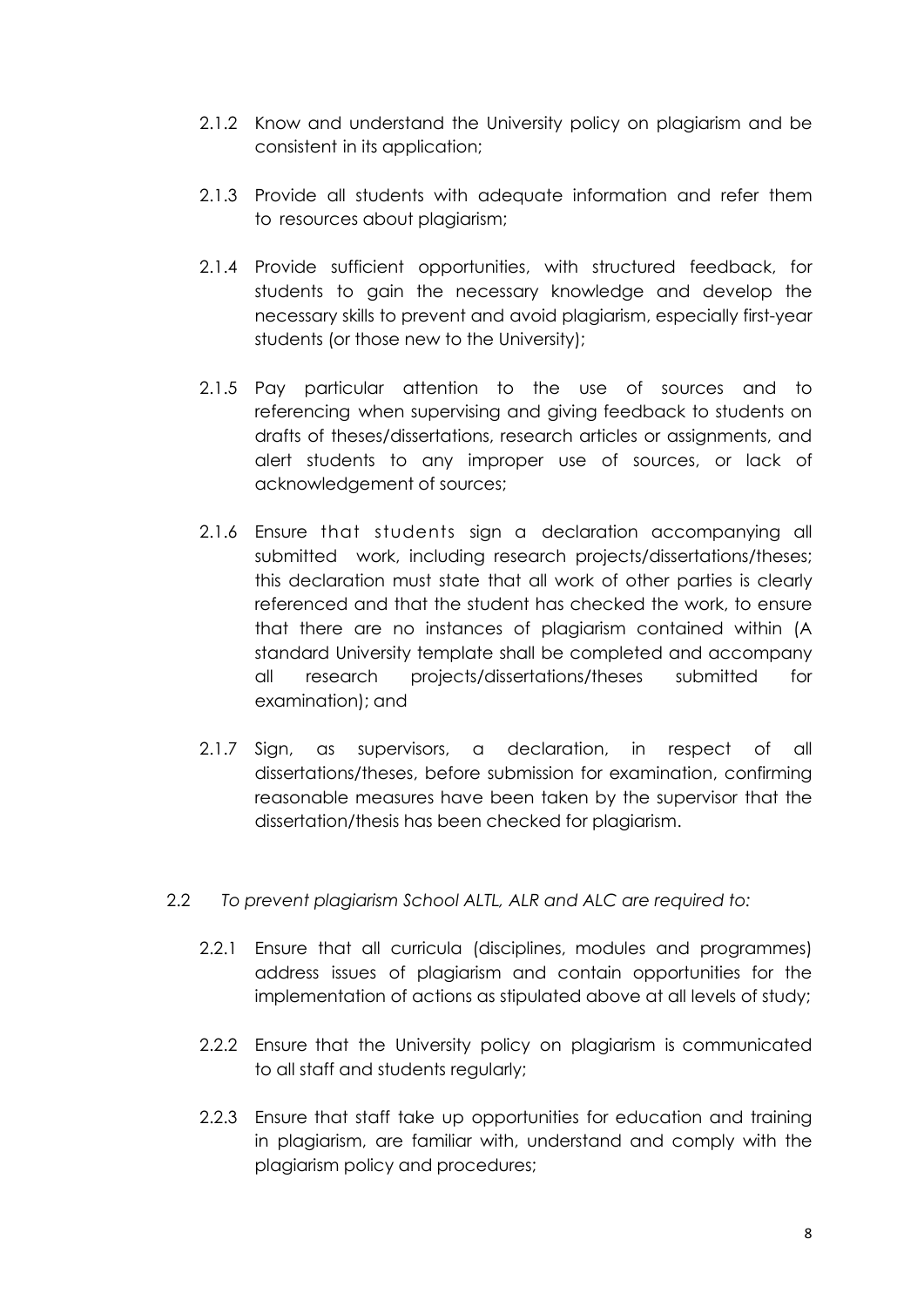- 2.2.4 Be alert to and act on any indications or allegations of plagiarism in moderation and external examination and similar reports; and
- 2.2.5 Deal with plagiarism matters referred to them.
- 2.3 *To prevent plagiarism students are required to:*
	- 2.3.1 Read, understand and comply with the University plagiarism policy and procedures;
	- 2.3.2 Familiarize themselves with the concept of plagiarism and observe the conventions of referencing and academic writing made available through teaching and research processes;
	- 2.3.3 Learn and acquire the academic literacy required to prevent and avoid plagiarism;
	- 2.3.4 Request assistance from staff for any concerns about plagiarism in their own writing;
	- 2.3.5 Ensure that they do not submit work that can be considered plagiarised;
	- 2.3.6 Attach the required signed declaration to each piece of work that is submitted for assessment purposes;
	- 2.3.7 Ensure that ideas generated in group discussions are expressed in their own words;
	- 2.3.8 Utilize plagiarism identification software programmes *prior to* submitting their work for assessment; and
	- 2.3.9 Note that the utilisation of plagiarism software is compulsory for postgraduate students prior to submission of their research projects/dissertation/thesis for examination.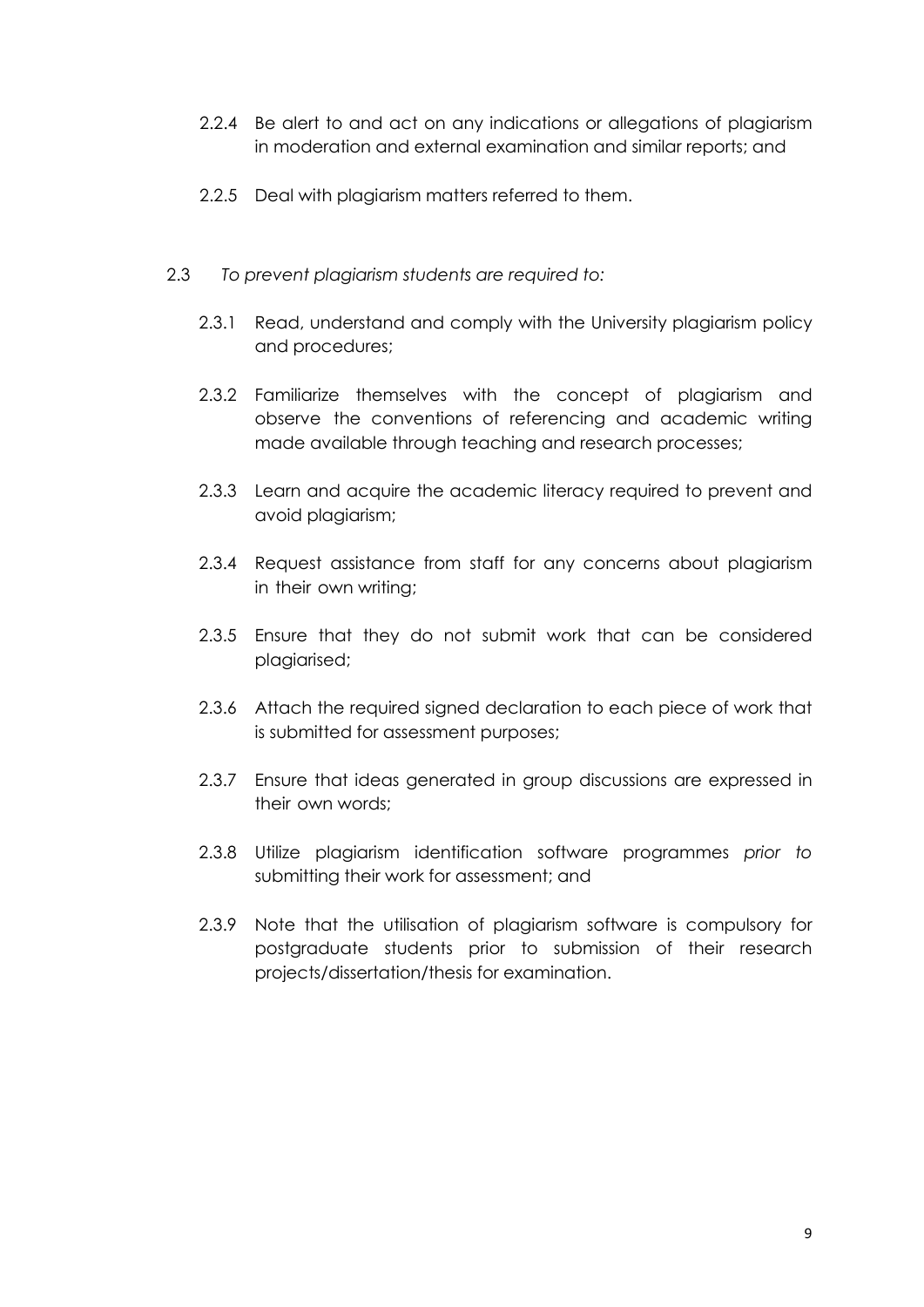### **3. Detection of Plagiarism**

- 3.1 The responsibility for detection of plagiarism lies with all staff at School level, within disciplines and programme delivery.
- 3.2 Plagiarism detection software programmes are made available to staff and students by the Information and Communication Services (ICS). ICS is responsible for the adequate licensing and maintenance of these, and for provision of training in the use of the software.
- 3.3 *For detection of plagiarism staff members are required to:*
	- 3.3.1 Be familiar with and use the available plagiarism identification software; and encourage and enable students to use it to detect plagiarism;
	- 3.3.2 Be alert to and document any instances of plagiarism when assessing or examining any work;
	- 3.3.3 Ensure that allegations of plagiarism are based on sound, welldocumented evidence; and
	- 3.3.4 Follow the correct procedure as set out in this policy if plagiarism is alleged and not take any unilateral, punitive action against any student outside the approved procedures.

## **4. Reporting and Action on Allegations of Plagiarism**

- 4.1 A central University database of offenders is available on the SMS system in which short reports of every incident of plagiarism shall be registered against the student's registration number.
- 4.2 Overall responsibility for ensuring incidents of plagiarism are entered into the system, acted on and reported is delegated to the School Academic Leader: Teaching and Learning for all coursework in undergraduate and postgraduate Honours and PG Diplomas (NQF level 6-8); and the School Academic Leader: Research for the research component of degrees, including all postgraduate Masters modules and dissertations/theses (NQF level 9-10).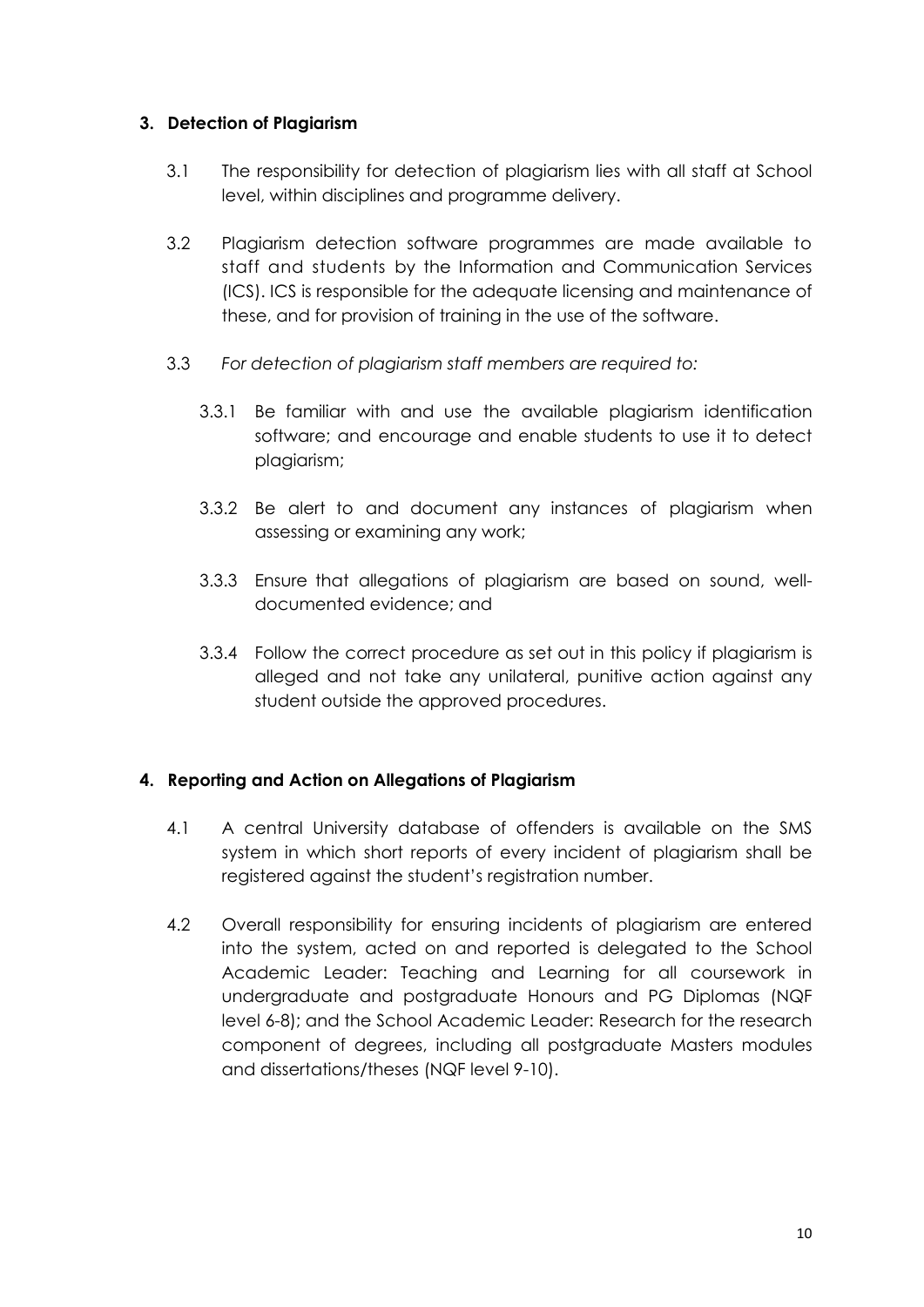The following procedures will be adopted when a staff member suspects that a student has committed plagiarism:

- 4.3 *For undergraduate studies at level 1 and 2 (Refer to Appendix Figure1)*
	- 4.3.1 The lecturer, with their designated administrator, will enter the student's name onto the SMS database which will indicate whether the student has previously committed plagiarism at the University.
	- 4.3.2 If there is no record of the student having committed this type of offence previously, that is, if it is a **first offence**, the lecturer will meet with the student to explain the offence and thereafter:
		- 4.3.2.1 In cases with minor infringement, minimal or borderline plagiarism, use his/her discretion to rule that that the matter is a minor infringement and provide an educative response emphasizing the seriousness of plagiarism. In exercising his/her discretion in this way, if the lecturer has some uncertainty about the matter, s/he may consult with or refer the matter to their ALC.
		- 4.3.2.2 In cases exceeding minor infringements, minimal or borderline plagiarism, the lecturer will meet with the student and shall advise the student of his/her rights, responsibilities, options and consequences of either admitting or denying the allegation. The student may then either *admit* or *deny*  the allegation. If the student admits to committing the offence, the lecturer will:
			- 4.3.2.2.1 Enter the required information on the SMS database indicating the offence that has been committed;
			- 4.3.2.2.2 Retain the work concerned;
			- 4.3.2.2.3 Issue a written warning to the student (this warning will be automatically generated from the SMS database once the student's details have been entered as required above); and
			- 4.3.2.2.4 Give the student an opportunity to redo and resubmit the work after which a mark will be awarded for the new submission.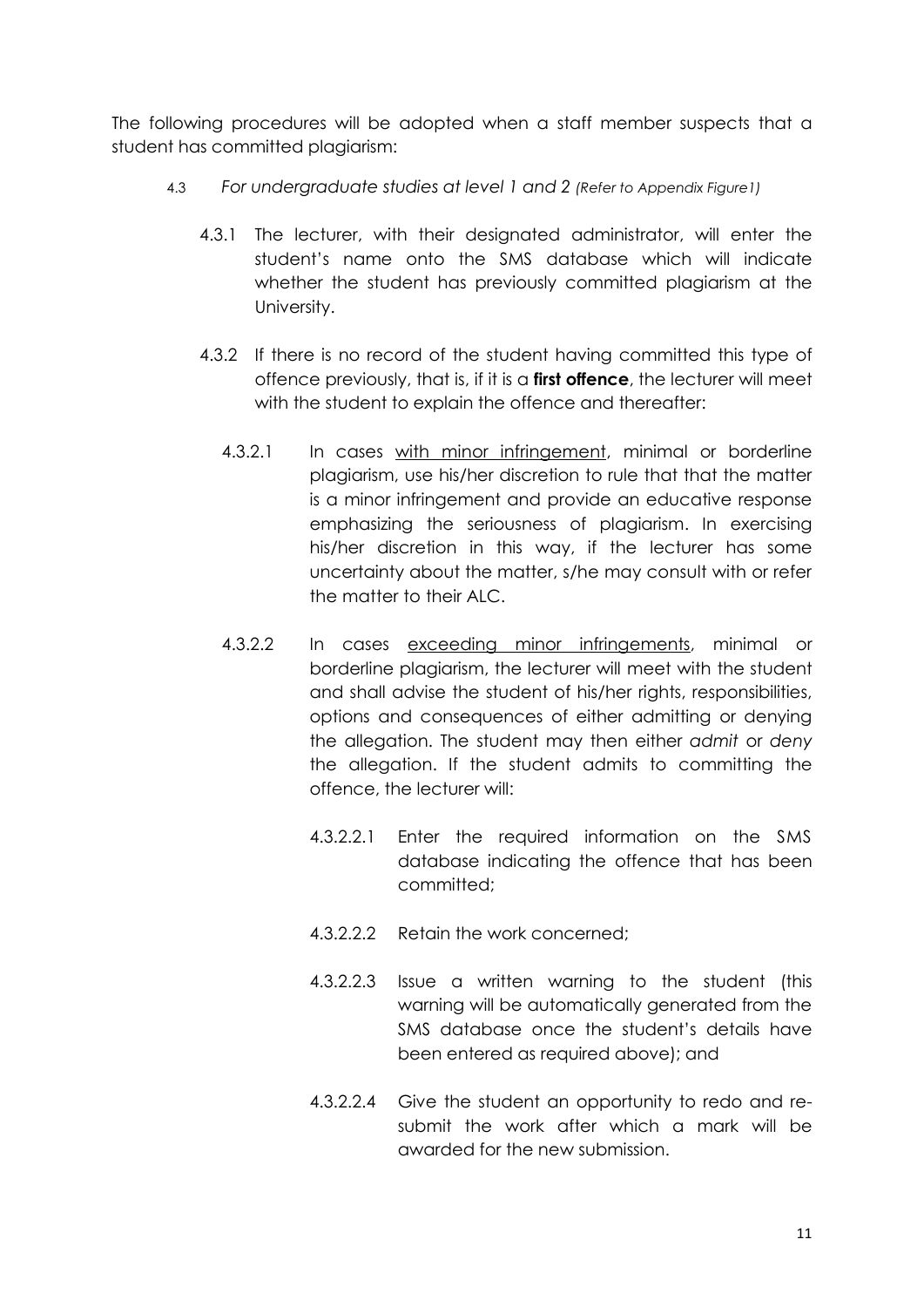- 4.3.2.2.5 If the student chooses not to resubmit the work, he/she will be awarded 0% for the work.
- 4.3.3 If there is a record of the student having committed this type of offence previously, that is, if it is a **second offence (at UG level 1**  and 2), or if a first offender denies the allegation of plagiarism, the lecturer will follow the procedures as set out in 4.4.3.1 onwards below.
- 4.4 *For undergraduate studies at level 3 and 4, and all postgraduate coursework studies (Refer to Appendix Figure 2)*
	- 4.4.1 If a student is in undergraduate studies at level 3 or 4, Honours or equivalent (e.g. Postgraduate Diploma), or coursework Masters (excluding plagiarism in respect of the research component, which is dealt with in 4.5 below), the lecturer with their designated administrator will enter the student's name onto the SMS database, which will indicate whether the student has previously committed plagiarism at the University, and refer the matter to their ALC.
	- 4.4.2 In cases of a first offence with minimal or borderline plagiarism, the ALC has the discretion to rule that the matter is a minor infringement and should, following consultation with the student, provide an educative response emphasizing the seriousness of plagiarism, enter the required information on the SMS database indicating the offence that has been committed, and impose an additional appropriate sanction from one or more of the actions listed in 4.3.2.2.2 to 4.3.2.2.5 above, taking the level of study into account. (In exercising his/her discretion in this way, s/he may choose to consult with other School Academic Leaders and/or the proctor).
	- 4.4.3 Should the ALC determine that a first offence exceeds a minor infringement, minimal or borderline plagiarism:
		- 4.4.3.1 The ALC will meet with the student and shall advise the student of their rights, responsibilities, options and consequences of either admitting or denying the allegation. The student may then either *admit* or *deny* the allegation.
		- 4.4.3.2 If the student *admits* to having committed the offence, and the work concerned constitutes 25% or less of the total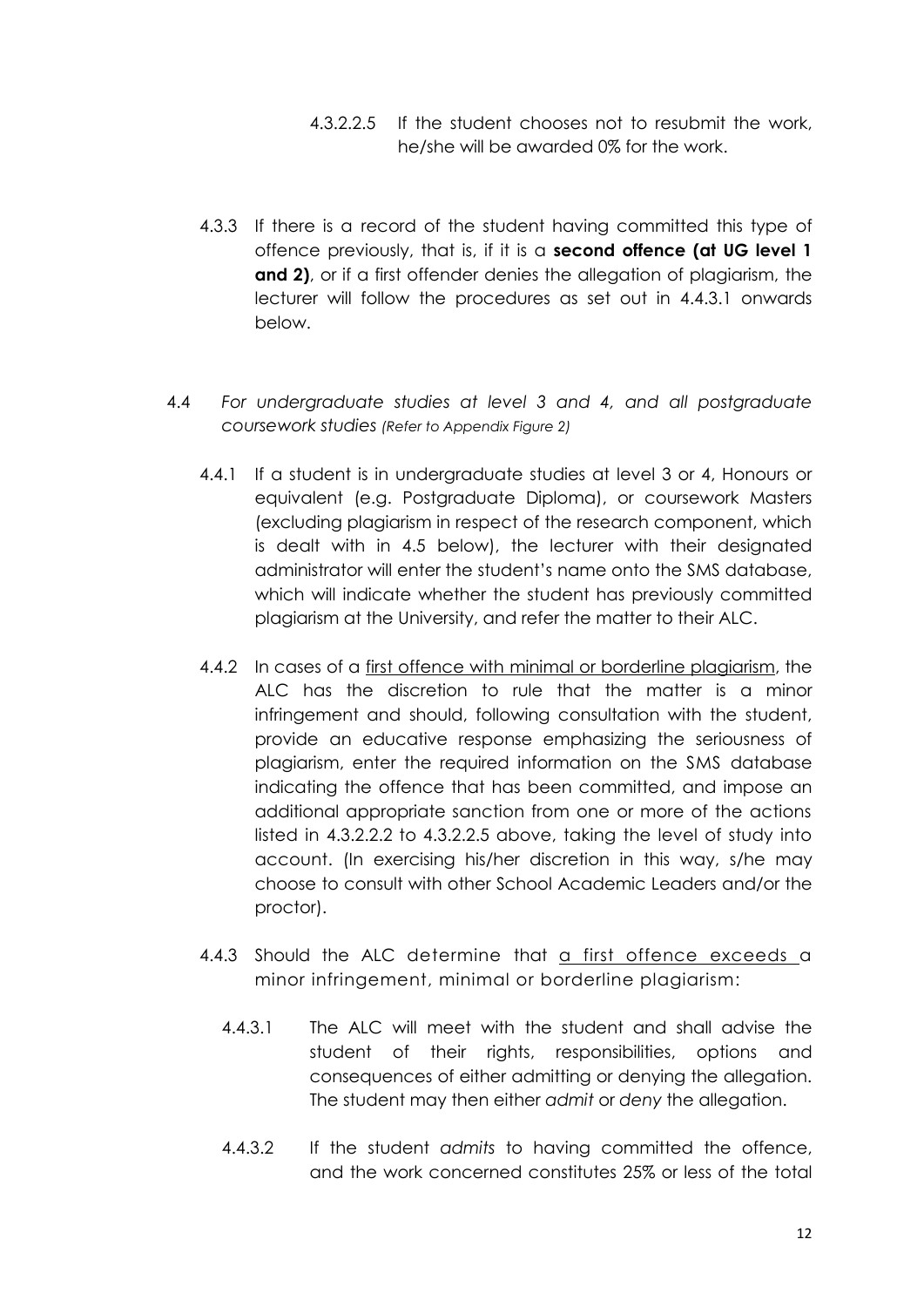assessment for the module, the ALC must ensure (with the designated administrator) that:

- 4.4.3.2.1 The student signs an admission of guilt under Rule 15.1 in the Rules for Student Discipline and the ALC forwards a copy of the admission of guilt to the Student Discipline Office;
- 4.4.3.2.2 The details of the offence are entered on the University SMS database, and on the student's academic record;
- 4.4.3.2.3 A mark of 0% is awarded for the work; and
- 4.4.3.2.4 The plagiarized work is retained.
- 4.4.3.3 If the student *denies* having committed the offence, and/or the work concerned constitutes more than 25% of the total assessment for the module, the ALC must refer the matter to the Student Discipline Court for prosecution under the Rules for Student Discipline.
- 4.4.4 Any subsequent (repeat) instances of plagiarism by the same student, irrespective of level of study, are immediately referred to the Student Discipline Court via the ALC.
- 4.5 *For examined research projects, dissertations and theses (Refer to Appendix Figure 3 and 4)*

In cases of alleged plagiarism in examined projects, dissertations and theses (including the research component of all postgraduate degrees) the matter is referred to the CDR and the respective SRHDC<sup>2</sup> .

- 4.5.1 Research projects and Masters dissertations *(Refer to the Appendix Figure 3)*:
	- 4.5.1.1 In the case of alleged plagiarism in a research project or dissertation (including for e.g. in Honours projects, in coursework Masters and Masters by Research), the SRHDC Chair/ALR in conjunction with the CDR must manage issues of plagiarism and conduct an internal

**.** 

<sup>2</sup> These processes were approved by Senate (5 November 2012) and are amended and incorporated into this policy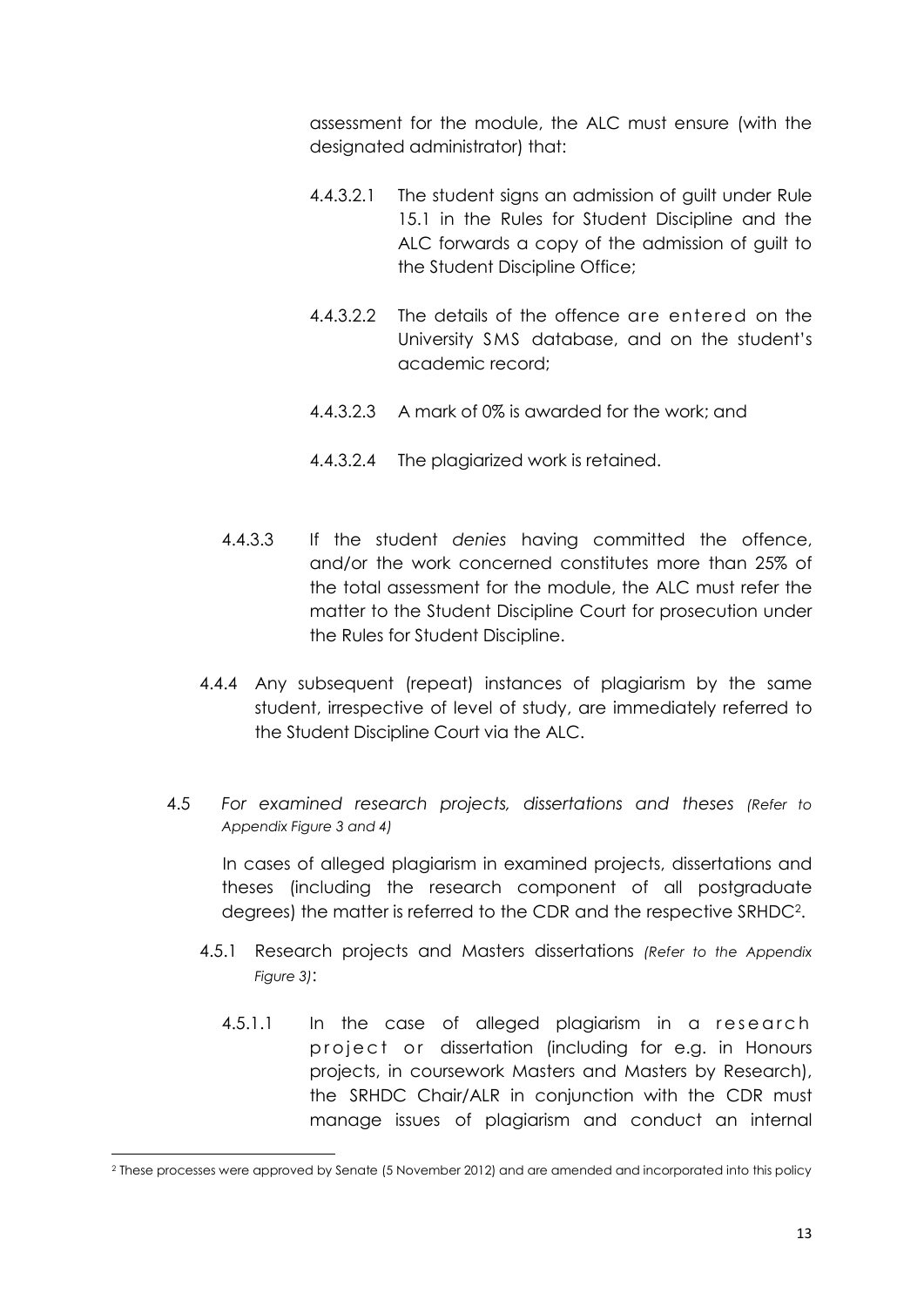assessment/investigation of the project/dissertation in question, which shall include in the first instance, a check on the University SMS database for prior incidents. The process can involve an assessment of the project/dissertation using the plagiarism detection software in use at the University for this purpose and/or an investigation by an appropriate independent/internal academic in the relevant discipline.

- 4.5.1.2 In the event that the preliminary assessment/investigation establishes a *prima facie* case of plagiarism, consideration should be given to the appointment of an independent/external assessor qualified in that discipline for a report as to whether or not there has been plagiarism (i.e. not to re-examine). The independent assessor should be a suitable person in the appropriate discipline from another academic institution, recommended by the ALR and approved by the CDR.
- 4.5.1.3 The assessor should be asked to review the project/dissertation in question and come to a conclusion about the presence, nature and extent of plagiarism and to submit a written report in that regard to the CDR, including a recommendation of whether the nature and extent of plagiarism warrants a failure of the project/dissertation. (The independent reviewers/assessors must be provided with this policy and all relevant documentation.)
- 4.5.1.4 In cases where plagiarism is not confirmed in the internal assessment/investigation, this shall be reported to the SRHDC. In cases where the plagiarism is confirmed beyond question in the internal assessment/investigation by the CDR and ALR and the sources have been identified, the need for an independent/external assessor may be obviated.
- 4.5.1.5 In the event a report is received from an independent assessor confirming the plagiarism or where the incident of plagiarism is clear-cut as mentioned above, a letter based on the reports and investigation documents must be sent by the CDR to the student requesting a written response to the allegations made and indicating the risk of failing the project/dissertation. In making the said request to the student, any questions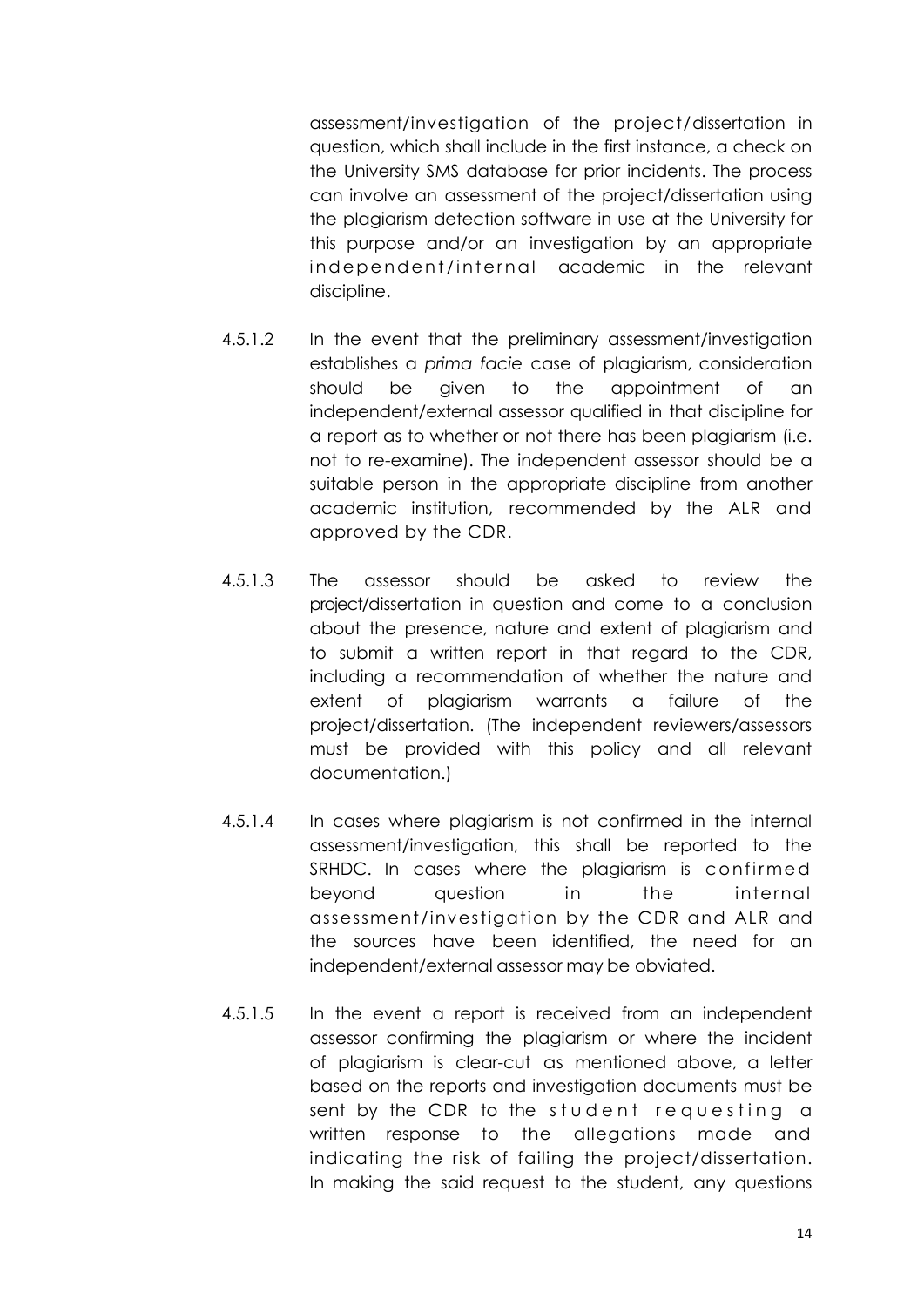thought appropriate by the CDR and ALR should be put to the student for answering. A time limit of 20 working days should be stipulated for receiving a response from the student in order to ensure the administrative integrity of the process.

- 4.5.1.6 On receipt of the student's written response or after the expiry of the time limit stipulated, the CDR and ALR should, after carefully considering the student's response and all the reports, prepare a report together with relevant documents for submission with a recommendation for consideration by the SRHDC and the CAAB as per the Guidelines for Decision Flow of Academic Matters. If the degree is failed then the academic decision flow sets out that the recommendation comes to the SRHDC for approval and to CAAB for noting. The student's record must be appropriately endorsed.
- 4.5.2 Doctoral thesis *(Refer to Appendix Figure 4)*:
	- 4.5.2.1 In the case of a doctoral thesis, the CDR should deal with the matter as set out above in 4.5.1.
	- 4.5.2.2 In addition, it is recommended that in consultation with the DVC and Head of College, an advisory committee of at least three senior academics be constituted, chaired by the CDR, to consider the matter and advise the CDR, who will then make a recommendation to CAAB for approval as per the Guidelines for Decision Flow of Academic Matters.
- 4.5.3 In all cases (including the research component of all postgraduate degrees) in which allegations of plagiarism are confirmed, but the student is not failed, the matter is referred to the Student Discipline Court augmented as provided for in the Student Disciplinary Rules.
- 4.5.4 For both masters' dissertations and doctoral theses, in which allegations of plagiarism are confirmed, and the student is failed, the student shall not be permitted to register for any qualification in the University for a period of two years from the date the decision to fail is approved by the appropriate University structure. (This sanction shall not apply to honours level research projects.)
- 4.5.5 In all instances in which a project/dissertation/thesis is found to have been plagiarised (whether failed or not), the student's name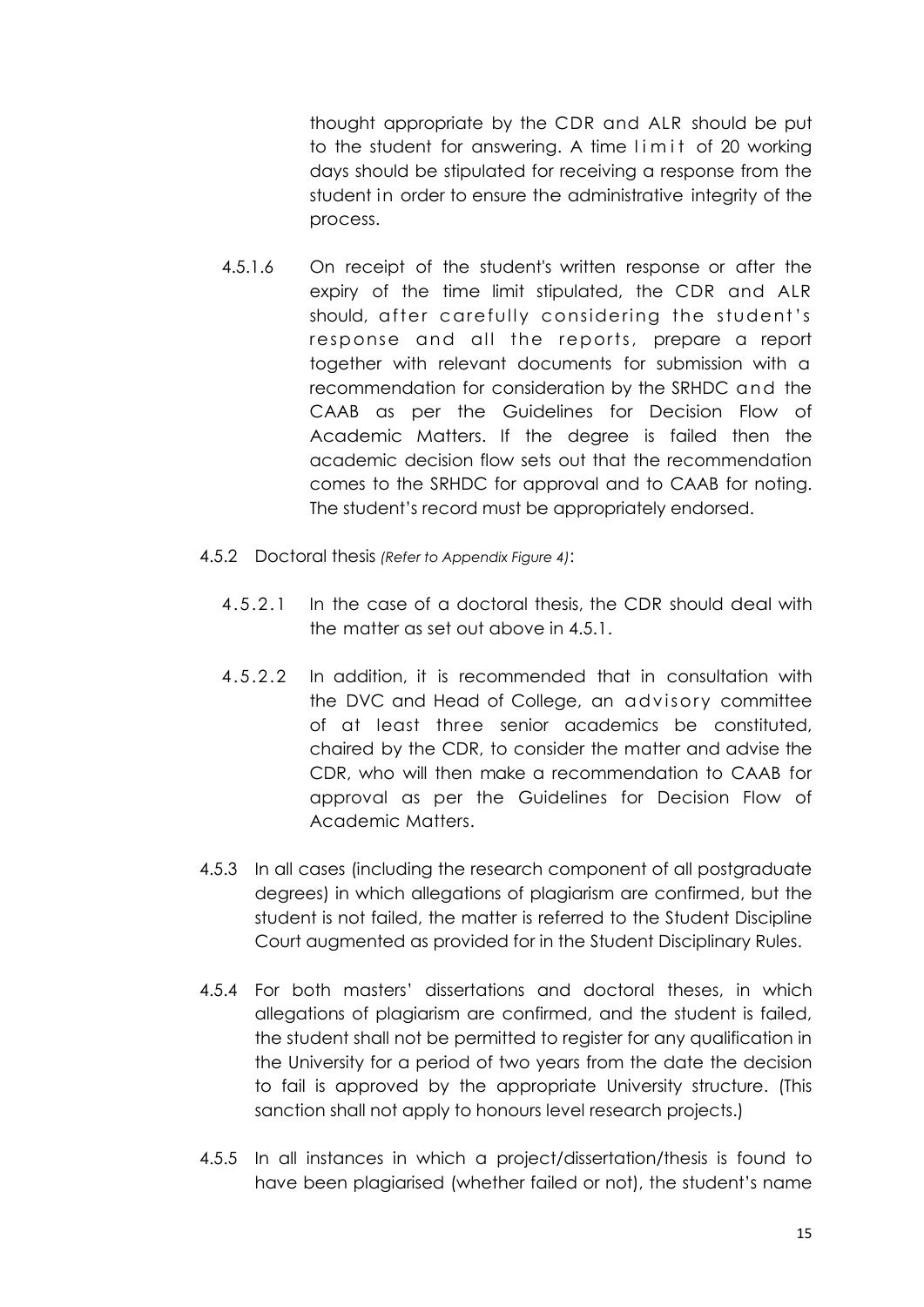is entered into the SMS system and, if failed, the student's academic record shall be appropriately endorsed with a term decision: "Failed due to plagiarism".

### 4.6 *For postgraduate degrees previously awarded<sup>3</sup> (Refer to Appendix Figure 5)*

The procedure set out hereunder is followed by the University in the event that allegations arise or evidence is revealed of plagiarism by recipients of University degrees in the course of obtaining their degree. It applies to the research component of postgraduate degrees where a dissertation or thesis has been examined and passed, the qualification awarded and subsequently plagiarism is suspected.

- 4.6.1 In the event that a complaint, report or evidence is received or evidence revealed that plagiarism may have taken place on the part of a student in obtaining a qualification at the University, the CDR and the SRHDC responsible for that academic discipline will conduct an internal assessment of the dissertation/thesis in question as per 4.5.1 for masters and 4.5.2 for doctoral degrees respectively. This can involve an assessment of the dissertation/thesis through the plagiarism detection software in use at the University for this purpose and/or an investigation by an appropriate academic in the relevant discipline.
- 4.6.2 In the event that the preliminary assessment/investigation referred to in 4.6.1 reveals a *prima facie* case of plagiarism, consideration should be given to the appointment of an independent assessor qualified in that discipline for a report as to whether or not there has been plagiarism. In cases where the plagiarism is beyond question and the sources have been identified, the need for an independent assessor may be obviated.
- 4.6.3 The independent assessor should be a suitable person in the appropriate discipline from another academic institution and/or country and must be recommended by the CDR and SRHDC to the Registrar for appointment. The assessor should be asked to review the dissertation/thesis in question and come to a conclusion about the presence and extent of plagiarism (i.e. not to reexamine) and to submit a written report in this regard to the Registrar.

**<sup>.</sup>** <sup>3</sup> These procedures were approved by Senate (6 August 2008), which are reviewed, amended and incorporated in this revised policy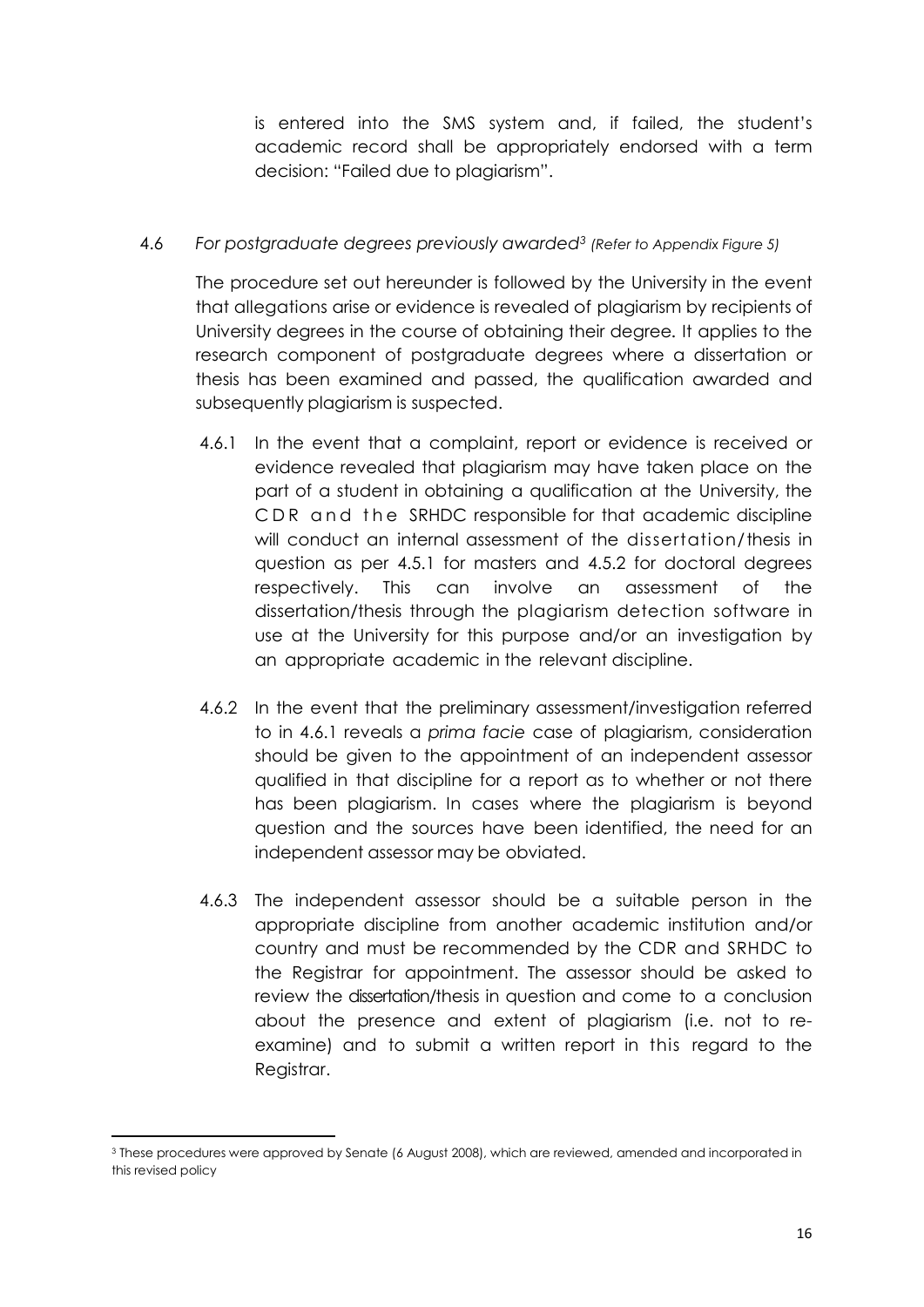- 4.6.4 In the event a report is received from an independent assessor confirming the plagiarism or where the incident of plagiarism is clear-cut as mentioned in 4.6.2, the report(s) and investigation documents must be submitted by the CDR to the graduate for a written response as to why a recommendation should not be made to Senate to withdraw the degree. In making the said request to the graduate any questions deemed appropriate by the CDR and ALR /SRHDC should be put to the graduate for answering. A time limit of 20 working days should be stipulated to receive a response from the student in order to ensure the administrative integrity of the process.
- 4.6.5 On receipt of the graduate's written response or after the expiry of the time limit stipulated, the CDR and SRHDC should prepare a report together with relevant documents for submission to the School Board with its recommendation for consideration. Thereafter the matter should serve before the CAAB.
- 4.6.6 The SRHDC report and the recommendation of the School Board and C AAB is presented to Senate for a decision on whether or not to withdraw the degree.
- 4.6.7 In the case of a graduate who is a currently registered student, the matter is referred for disciplinary action in terms of UKZN Rules for Student Discipline.
- 4.6.8 In the event of the decision being that the degree be withdrawn the graduate will then be notified by the Registrar's office of the decision of Senate. If the graduate concerned is a currently registered student as well as a staff member, any decision to prosecute would be in line with the student discipline rules relating to plagiarism and University staff disciplinary code relating to misconduct.
- 4.6.9 The Senate's decision to withdraw a degree will serve before Council for noting only.
- 4.6.10 When a degree has been withdrawn as provided for above, the student's name is entered into the SMS system and the student's academic record shall be appropriately endorsed ("Failed due to plagiarism"). Such endorsement shall be considered should the student seek registration for further studies at the University as per 4.5.4 above.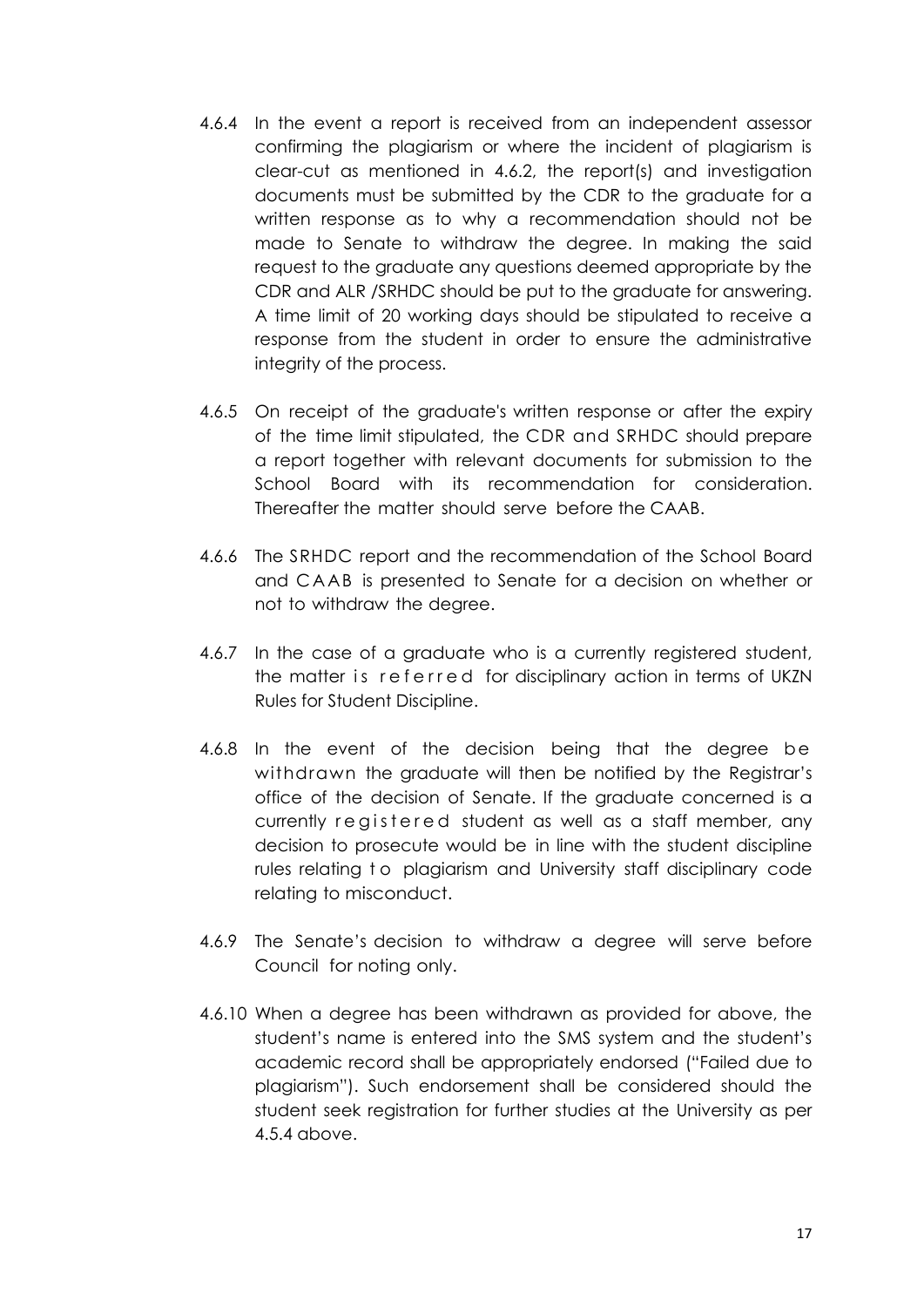4.6.11 In all cases where a student has been found to have plagiarised in a previously awarded qualification, which qualification has been revoked and the student is currently registered in the University for another qualification, then the current registration will be cancelled. Clause 4.5.4 above will apply.

### 4.7 *Alleged Plagiarism by UKZN Staff*

- 4.7.1 All staff have a responsibility to report allegations of plagiarism to their line managers, a senior manager or through available mechanisms (e.g. Whistle Blowing Policy)
- 4.7.2 Alleged plagiarism by any member of staff (as an employee or a student) will be investigated with a view to staff disciplinary action.
- 4.7.3 Staff who have supervised a thesis/dissertation, which has been found to have been plagiarised, and who have not exercised due diligence in detecting plagiarism, will be investigated with a view to staff disciplinary action.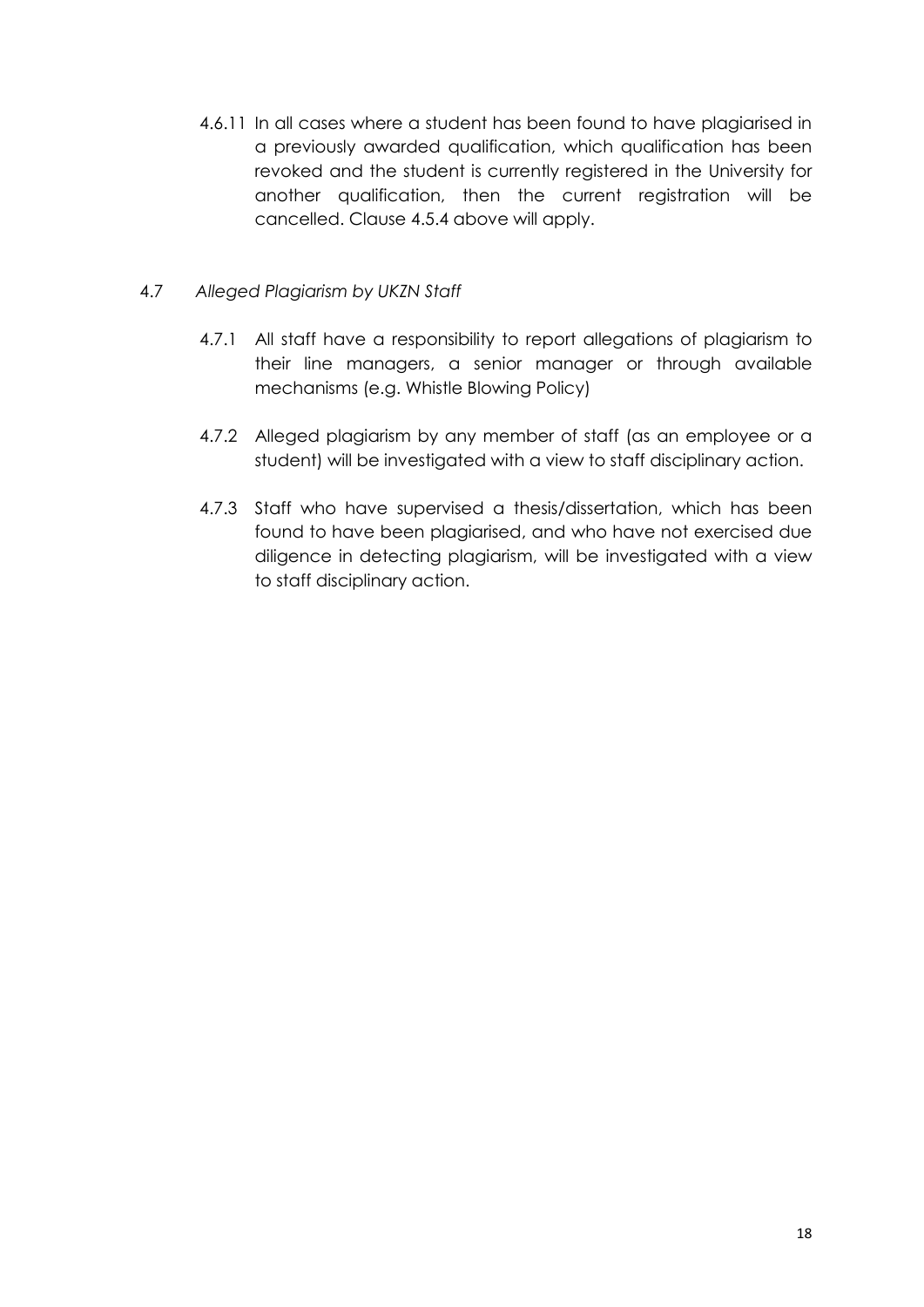#### **APPENDIX FIGURE 1: UNDERGRADUATE LEVELS 1 & 2** (*Refer to Section B; Paragraph 4.3*)

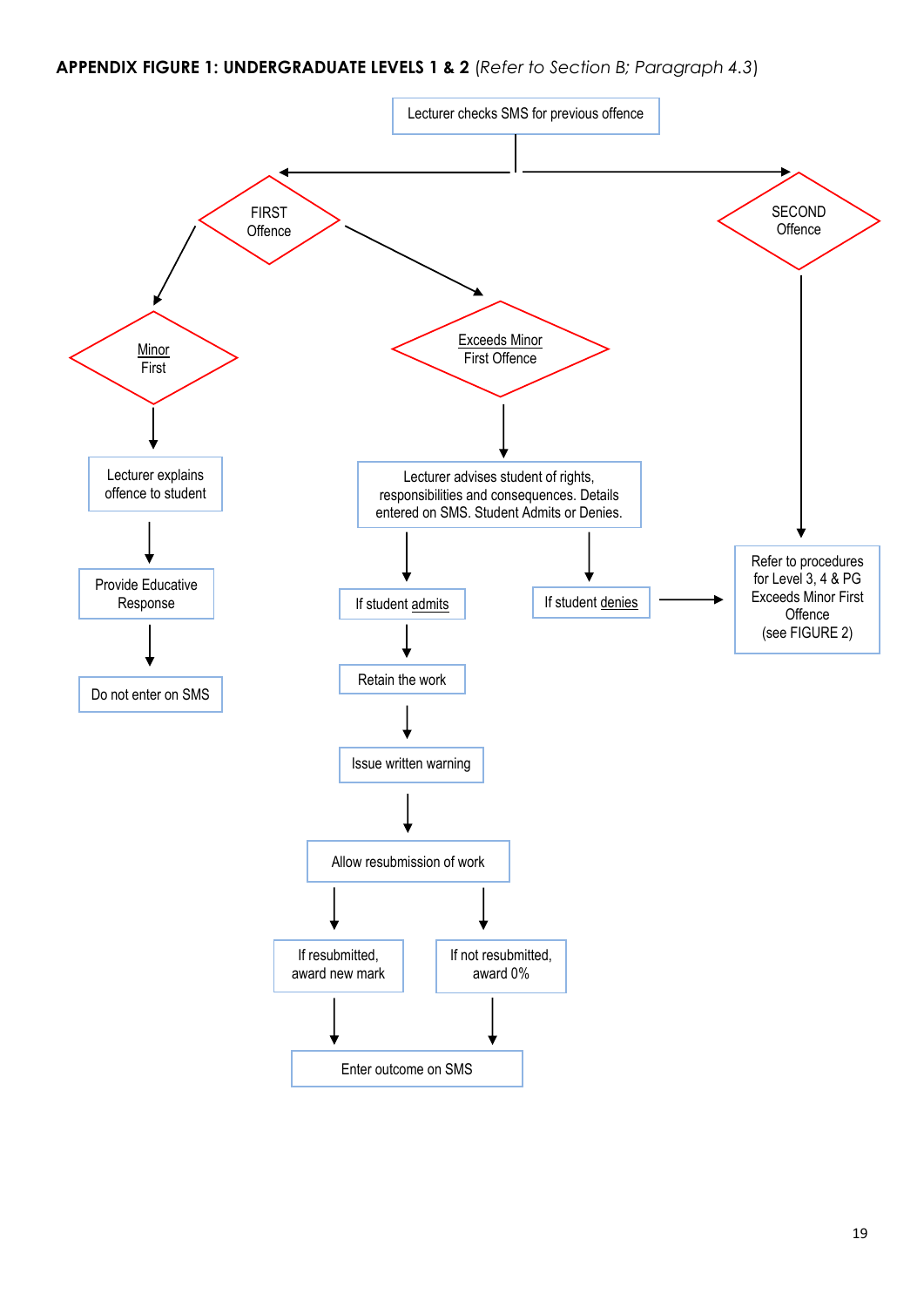**APPENDIX FIGURE 2: UG LEVELS 3 & 4; PG COURSEWORK AND UG LEVELS 1 & 2 SECOND OFFENCE OR** 

**DENIES** (*Refer to Section B; Paragraph 4.3 and 4.4*)

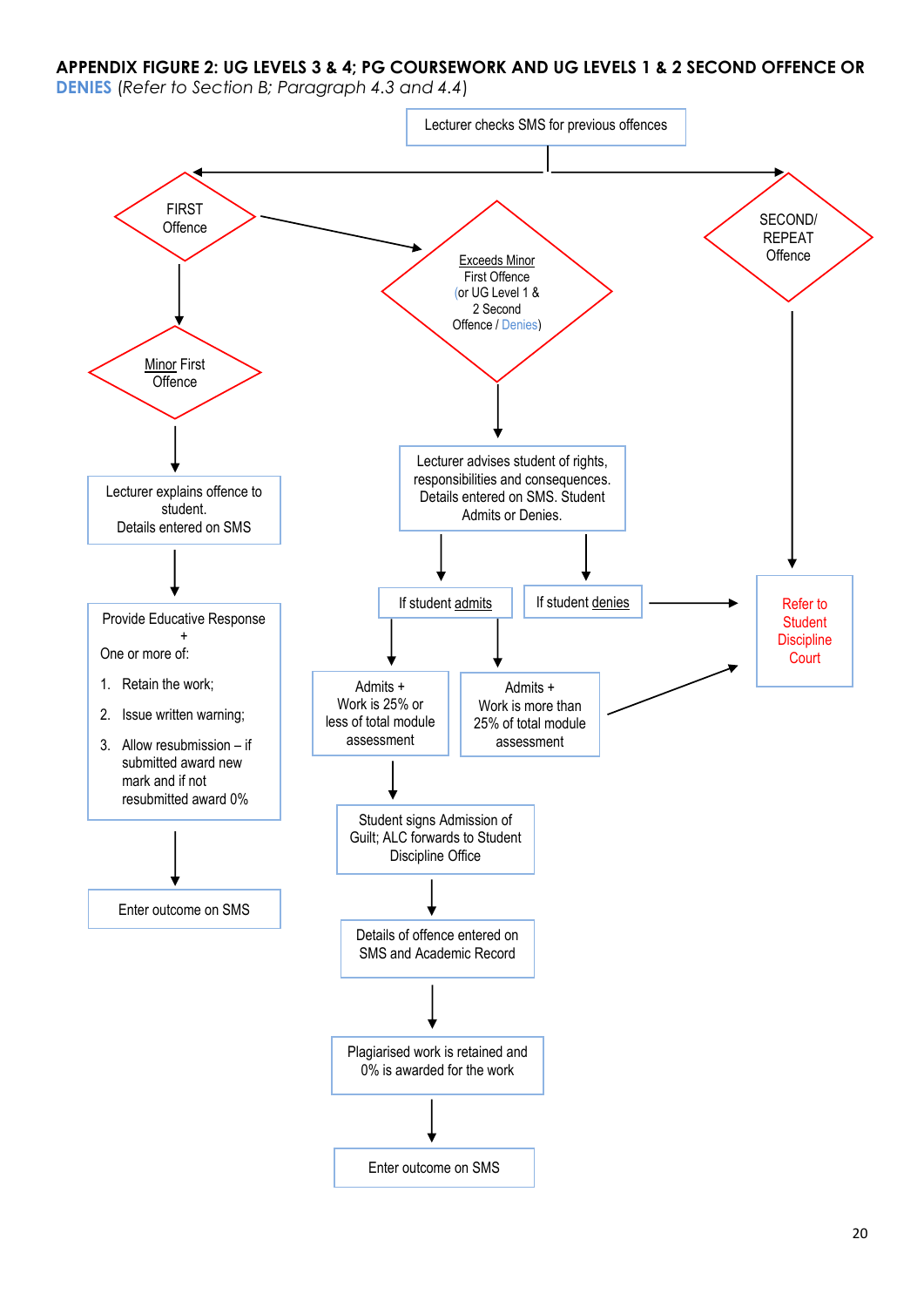#### **APPENDIX FIGURE 3: FOR RESEARCH PROJECTS AND EXAMINED MASTERS DISSERTATIONS**

(*Refer to Section B; Paragraph 4.5*)

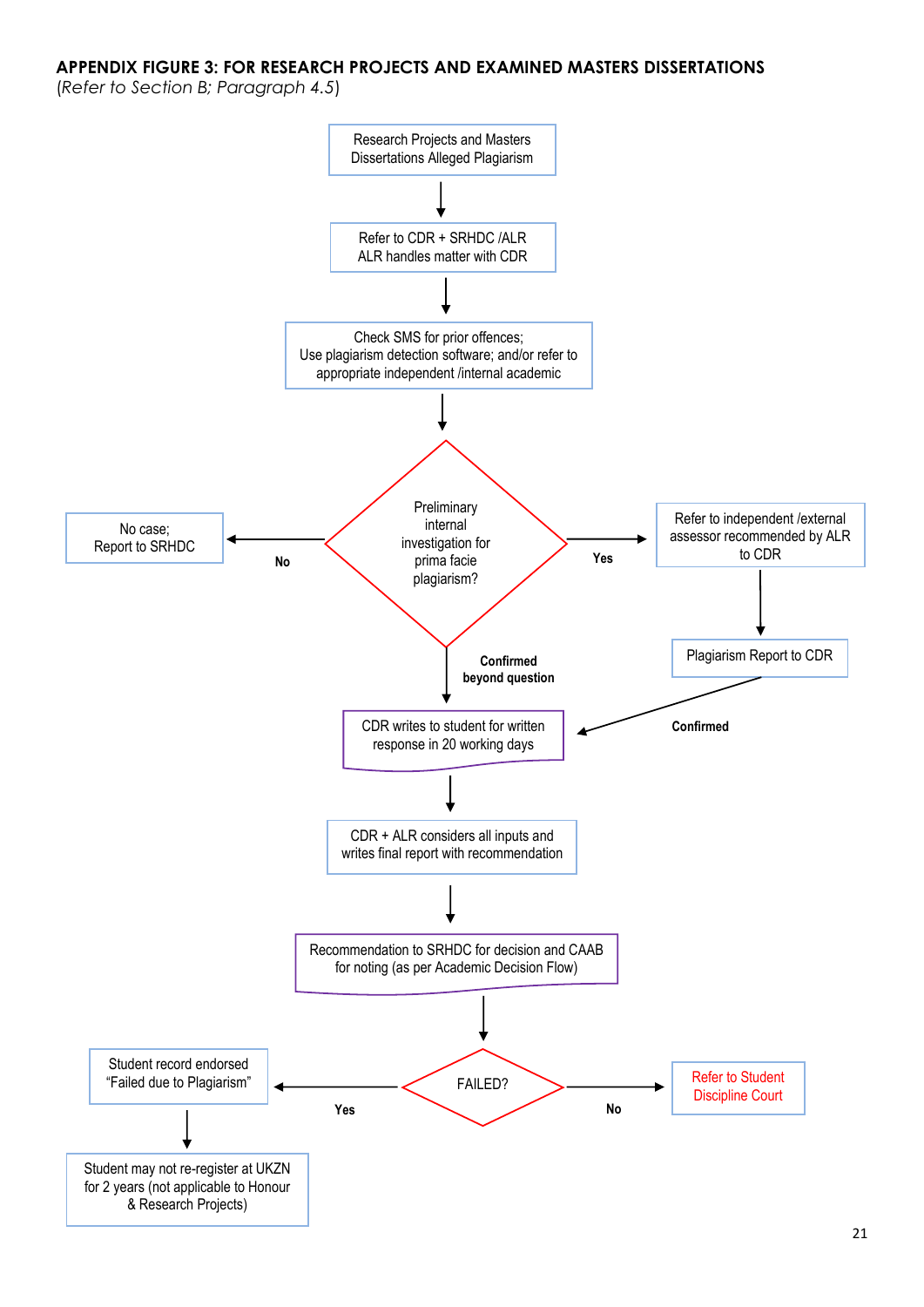**APPENDIX FIGURE 4: FOR EXAMINED DOCTORAL THESIS** (*Refer to Section B; Paragraph 4.5*)